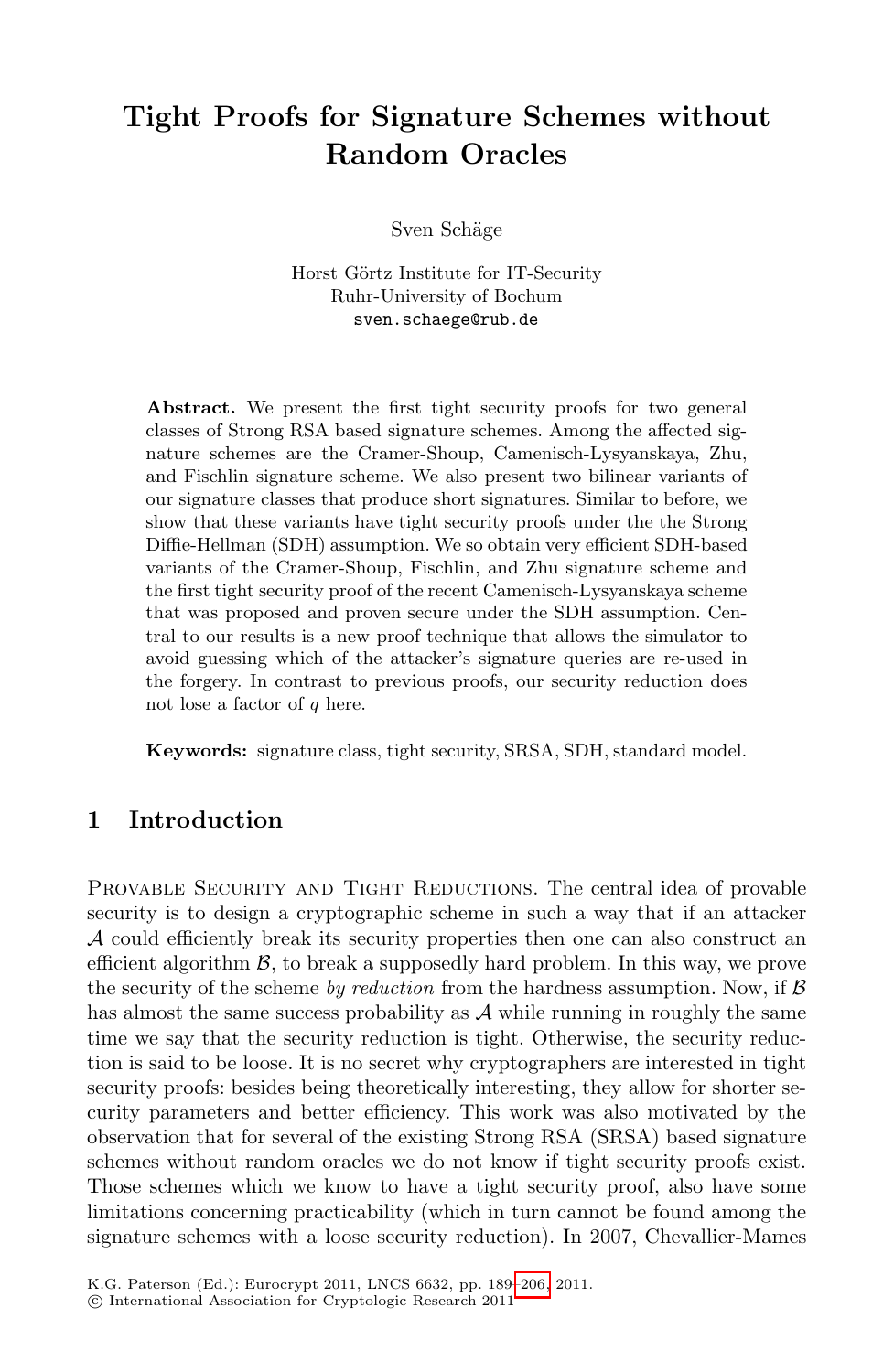and Joye addressed this problem in the following way [6]: they took a tightly secure signature scheme, the Gennaro-Halevi-Rabin scheme [10], and improved its efficiency by re-designing one of its most time-consuming [fu](#page-16-0)nctions. The problem with such [an](#page-16-1) approach is t[hat](#page-16-2) it only affects *new* implementations of the considered signature scheme. Therefore, we take the same approach as Bernstein at EUROCRYPT '08 who proved tight security for the *original* Rabin-Williams signature scheme in the random-oracle model [2]. However, in contrast to Bernstein we concentrate on schemes that are secure in the standard model.

CONTRIBUTION. In this work, we ask the following question: are there tight security proofs for the existing practical signature schemes by Cramer-Shoup [8], Zhu [19], Camenisch-Lysyanskaya [4] and Fischlin [9] (which we only know to have loose security reductions)? We answer this question in the affirmative and present the first tight proofs for the above signature schemes. However, our result is not limited to the original schemes. In our analysis, we generalize the schemes by Camenisch-Lysyanskaya, Fischlin and Zhu by introducing a new family of randomization functions, called combining functions. The result of this generalization is an abstract signature scheme termed 'combining scheme'. In a similar way, we introduce a second general class of signature schemes called 'chameleon hash scheme' that can be regarded as a generalization of the Cramer-Shoup signature scheme. Then, we prove the combining signature scheme and the chameleon hash scheme to be *tightly* secure under the SRSA assumption when instantiated with any secure combining function, respectively chameleon hash function. Finally, we show that our results do not only hold under the SRSA assumption. We analyze whether there also exist tight security reductions for analogous schemes based on the SDH assumption in bilinear groups. Interestingly, most of the above schemes have not been considered yet under the SDH assumption (except for the Camenisch-Lysyanskaya scheme), although, at the same security level, the group description is much shorter in bilinear groups than in factoring based groups. We develop an SDH-based variant of the combining signature scheme and the chameleon hash scheme and prove it to be existentially unforgeable under adaptive chosen message attacks with a *tight* security reduction. In doing so, we present the first SDH-based variants of the Fischlin, the Zhu and the Cramer-Shoup signature scheme and the first tight security proof of the SDH-based Camenisch-Lysyanskaya scheme. When instantiated with existing combining functions (respectively chameleon hash functions), we obtain short and efficient signature schemes. All our results (on the combining class) can easily be extended to signature schemes for message blocks (as defined in [4,5]), where we can even use distinct combining functions for each message block. Our results can be interpreted in two *positive* ways: 1) Existing implementations of the affected signature schemes (with a fixed parameter size) provide higher security than expected. 2) New implementations can have shorter security parameters what transfers to higher efficiency.

TECHNICAL CONTRIBUTION. In the existing proofs, the simulator partitions the set of forgeries by at first guessing  $j \in \{1, \ldots, q\}$  where q is the number of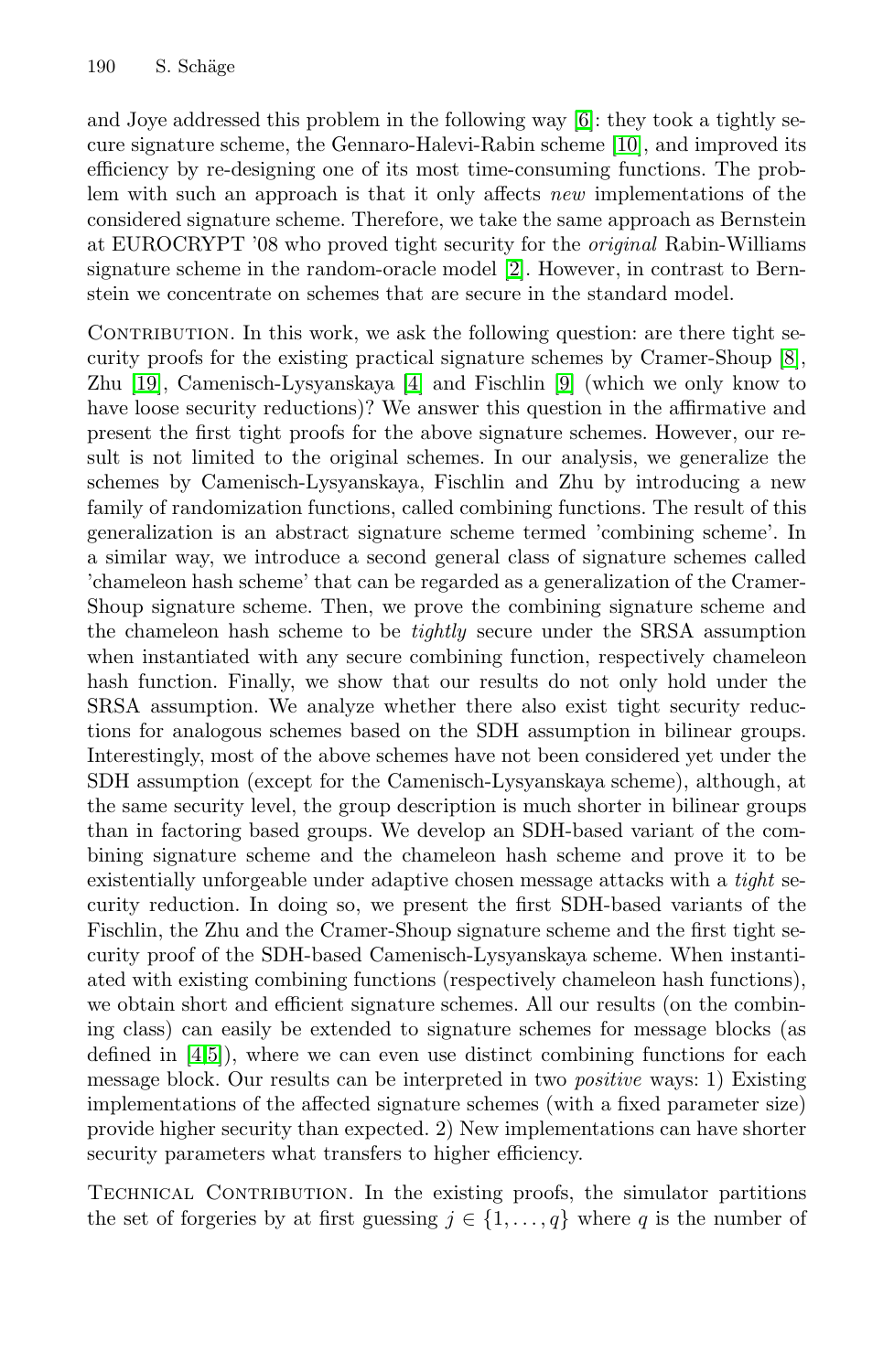signature queries made by the attacker. Only if the attacker's forgery shares some common values with the answer to the  $j$ -th signature query the simulator can break the SRSA assumption. Otherwise the simulator just aborts. The number of signature queries rises polynomially in the security parameter and the security proof lose[s a](#page-17-1) factor of  $q$  here. Our main contribution is a new technique that [rend](#page-16-3)ers the initial guess unnecessary. As a consequence, *any* forgery helps the simulator to break the SRSA assumption. This results in a tight security proof.

Related Work. Our work is related to the existing hash-and-sign signature schemes without r[and](#page-16-4)om oracles that are proven secure under the SRSA or the SDH assumption. We subsequently give a brief overview on the available results. In 1988, Goldwasser, Micali and Rivest publishe[d](#page-16-0) the first provably secure, but inefficient signature scheme [11]. Mor[e th](#page-16-3)an a decade later, in 1999, Gennaro, Halevi, and Rabin [10] presented a signature scheme that is secure in the standard model under the Flexible or Strong RSA assump[tio](#page-17-2)[n \(S](#page-17-3)RSA). This scheme is more efficient, both [the](#page-16-1) key and the signature siz[e a](#page-17-4)re less than two group elements ( $\hat{a}$  1024 bits), but as a drawback, it relies on an impractical function that injectively maps messages to primes [7]. Advantageously, the Gennaro-Halevi-Rabin signature scheme is known to have a tight security proof. At the same time and also based on the SRSA assumption, Cra[mer](#page-16-5) and Shoup [8] proposed an efficient standard model signature scheme, that unlike [10] does not require to map messages to primes. In contrast, primes can be drawn uniformly at random from the set of primes of a given bitlength. Based on this work, Zhu [18,19], Fischlin [9], Camenisch and Lysyanskaya [4], and Hofheinz and Kiltz [12] in the following years presented further SRSA-based schemes. These schemes are either [m](#page-17-5)ore efficient than the Cramer-Shoup scheme or very suitable in protocols for issuing signatures on committed values. In 2004, Boneh and Boyen presented the first hash-and-sign signature scheme th[at](#page-17-6) [ma](#page-16-6)kes use of bilinear groups [3]. The big advantage of bilinear groups is the very compact representation of group elements. The Boneh-Boyen signature scheme is proven tightly secure under a new flexible assumption, the q-Strong Diffie Hellman (SDH) assumption. In 2004, Camenisch and Lysyanskaya also presented a signature scheme that relies on bilinear groups [5]. Unlike the Boneh-Boyen scheme, their scheme is proven secure under the LRSW [14] assumption. However, in the same paper they also propose a variant that is based on the SDH assumption in bilinear groups. The corresponding security proof was provided four years later in [15,1]. Similar to the original Came[nisch](#page-7-1)[-Ly](#page-8-0)[s](#page-9-0)[yan](#page-6-0)skaya schem[e](#page-7-0) [th](#page-7-0)e security proof of the SDH scheme is loose.

# **2 Preliminaries**

Before presenting our results we briefly review the necessary formal and mathematical definitions. For convenience, we also describe two general setup and key generation procedures (settings) in Section 2.7 and Section 2.8. When describing our signature schemes in Sections 3.1, 3.2, 3.5 we will refer to the corresponding setting and only describe the signature generation and verification algorithms.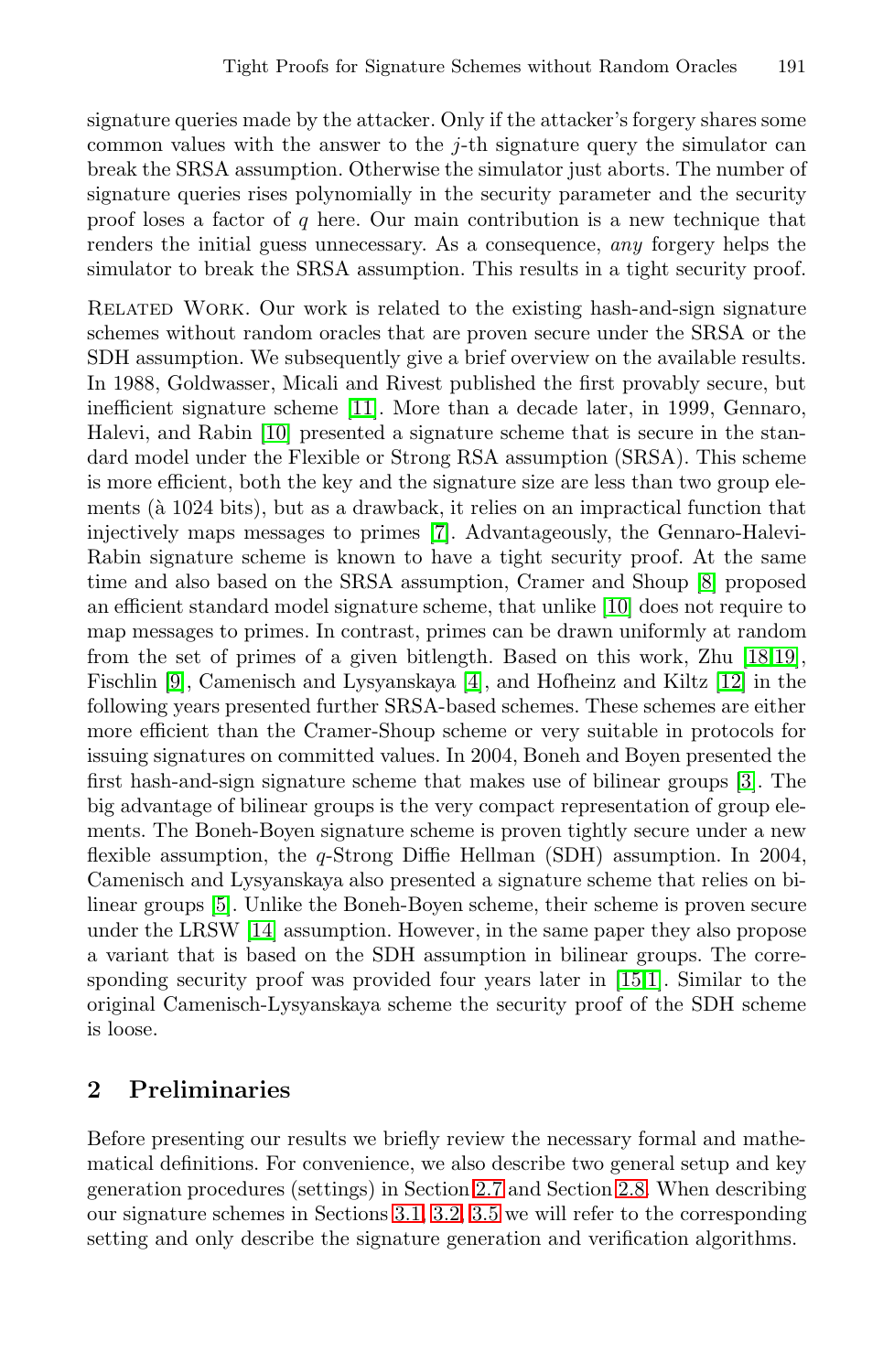#### **2.1 Notation**

For  $a, b \in \mathbb{Z}$ ,  $a \leq b$  we write  $[a, b]$  to denote the set  $\{a, a+1, \ldots, b-1, b\}$ . For a string x, we write  $|x|_2$  to denote its bit length. If  $z \in \mathbb{Z}$ , we write |z| to denote the absolute value of z. For a set X, we use |X| to refer to its size and  $x \stackrel{\$}{\leftarrow} X$ to indicate that x is drawn from X uniformly at random. For  $n \in \mathbb{N}$ , we use  $QR_n$  to denote the set of quadratic residues modulo n, i.e.  $QR_n = \{x | \exists y \in$  $\mathbb{Z}_n^* : y^2 = x \mod n$ . If A is an algorithm we use  $\mathcal{A}(x_1, x_2,...)$  to denote that A has input parameters  $x_1, x_2, \ldots$ . Accordingly,  $y \leftarrow \mathcal{A}(x_1, x_2, \ldots)$  means that A outputs y when running with inputs  $x_1, x_2, \ldots$ . PPT refers to probabilistic polynomial-time. We write  $\kappa \in \mathbb{N}$  to indicate the security parameter and  $1^{\kappa}$  to describe the string that consist of  $\kappa$  ones. In the following, we implicitly assume that the size of the generated key material is always polynomially dependent on the security parameter.

### **2.2 Signature Scheme**

A digital signature scheme  $S$  consists of three algorithms. The PPT algorithm KeyGen on input  $1^{\kappa}$  generates a secret and public key pair  $(SK, PK)$ . The PPT algorithm Sign takes as input a secret key  $SK$  and the message m and outputs a signature  $\sigma$ . Finally, the deterministic polynomial time algorithm Verify takes [a](#page-17-1) public key PK, a message m and a signature  $\sigma$  to check whether  $\sigma$  is a legitimate signature on  $m$  signed by the holder of the secret key corresponding to PK. Accordingly, the algorithm outputs 1 to indicate a successful verification and 0 otherwise.

# **2.3 Strong Existential Unforgeability**

The standard notion of security for signature schemes is due to Goldwasser, Micali and Rivest [11]. In this paper, we use a slightly stronger definition called strong existential unforgeability. The signature scheme  $S = (KeyGen, Sign, Verify)$ is strongly existentially unforgeable under an adaptive chosen message attack if it is infeasible for a forger, who only knows the public key and the global parameters, to produce, after obtaining polynomially (in the security parameter) many signatures  $\sigma_1, \ldots, \sigma_q$  on messages  $m_1, \ldots, m_q$  of its choice from a signing oracle  $\mathcal{O}(SK, \cdot)$ , a new message/signature pair.

**Definition 1.** We say that S is  $(q, t, \epsilon)$ -secure, if for all t-time adversaries A *that send at most* q queries to the signing oracle  $\mathcal{O}(SK, \cdot)$  *it holds that* 

$$
\Pr\left[\begin{matrix} (SK, PK) \leftarrow \mathsf{KeyGen}(1^\kappa), \ (m^*, \sigma^*) \leftarrow \mathcal{A}^{\mathcal{O}(SK, \cdot)}(PK),\\ \mathsf{Verify}(PK, m^*, \sigma^*) = 1 \end{matrix}\right] \leq \epsilon,
$$

*where the probability is taken over the random coins of* KeyGen *and* <sup>A</sup> *and*  $(m^*, \sigma^*)$  *is not among the message/signature pairs obtained using*  $\mathcal{O}(SK, \cdot)$  *(i.e.*)  $(m^*, \sigma^*) \notin \{(m_1, \sigma_1), \ldots, (m_a, \sigma_a)\}.$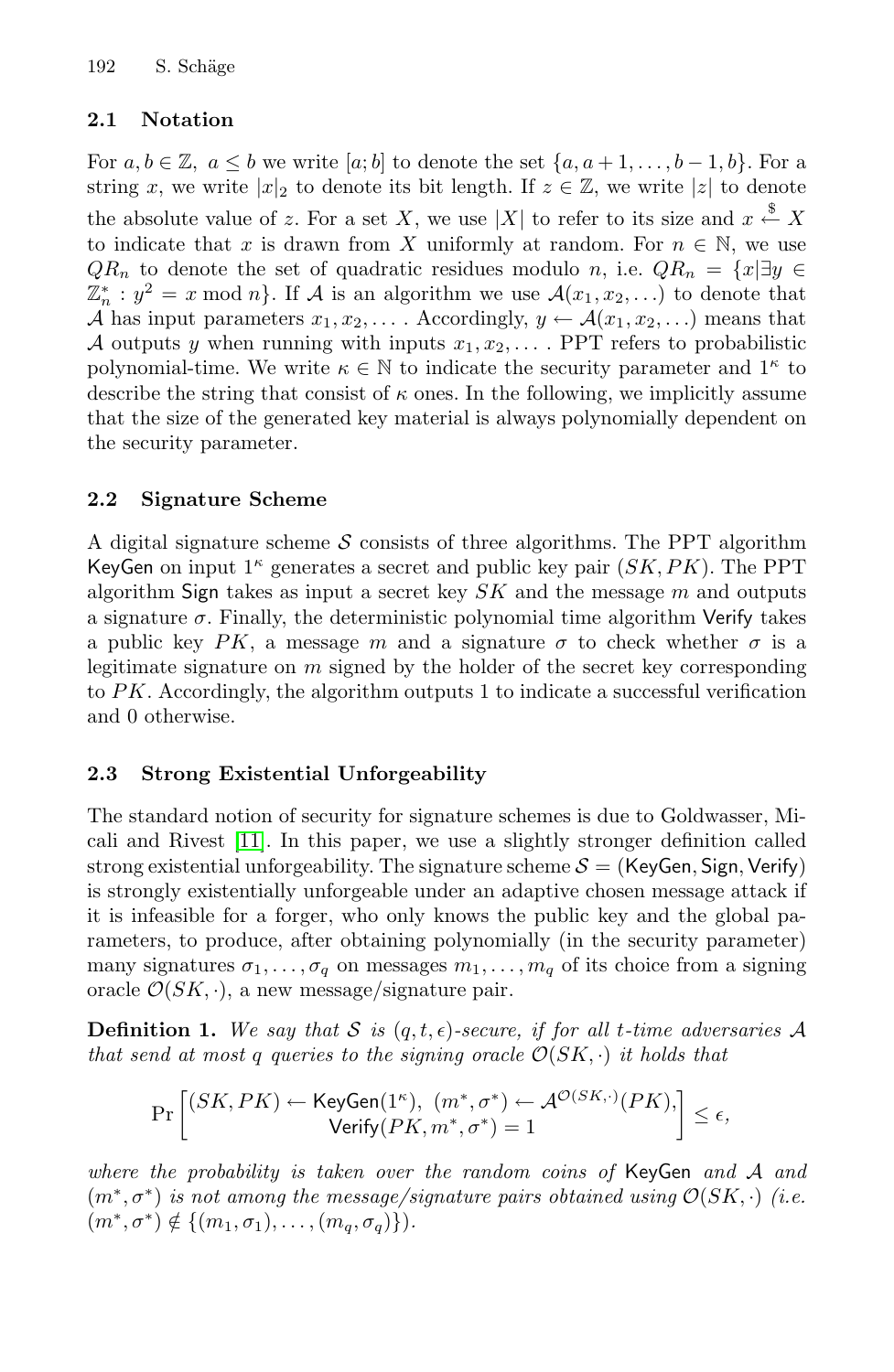#### **2.4 Collision-Resistant Hashing**

**Definition 2 (Collision-resistant hash function).** Let  $\mathcal{H}_k$  for  $k \in \mathbb{N}$  be a *collection of functions of the form*  $h : \{0,1\}^* \to \{0,1\}^k$ *. Let*  $\mathcal{H} = \{\mathcal{H}_k\}_{k \in \mathbb{N}}$ *.* H *is called*  $(t_h, \epsilon_h)$ -collision-resistant if for all  $t_h$ -time adversaries A *it holds that* 

$$
\Pr\left[h \stackrel{\$}{\leftarrow} \mathcal{H}_k, (m, m') \leftarrow \mathcal{A}(h), m \neq m', \atop m, m' \in \{0, 1\}^*, h(m) = h(m')\right] \le \epsilon_h,
$$

*where the probability is over the random bits of* A*.*

## **2.5 Chameleon Hash Function**

A chameleon hash function  $\mathcal{CH} = (CHGen, CHEval, CHColl)$  consists of three algorithms [13]. The PPT algorithm CHGen takes as input the security parameter  $\kappa$  and outputs a secret key  $SK_{\mathcal{CH}}$  and a public key  $PK_{\mathcal{CH}}$ . Given  $PK_{\mathcal{CH}}$ , a random r from a randomization space  $R$  and a message m from a message space M, the algorithm CHEval outputs a chameleon hash value c in the hash space  $\mathcal{C}$ . Analogously, CHColl deterministically outputs, on input  $SK_{\mathcal{CH}}$  and  $(r, m, m') \in \mathcal{R} \times M \times M$   $r' \in \mathcal{R}$  such that  $CHEval(PK_{\mathcal{CH}} \cdot m, r) = CHEval(PK_{\mathcal{CH}} \cdot m', r')$  $\mathcal{R} \times \mathcal{M} \times \mathcal{M}, r' \in \mathcal{R}$  such that  $\mathsf{CHEval}(PK_{\mathcal{CH}}, m, r) = \mathsf{CHEval}(PK_{\mathcal{CH}}, m', r').$ 

**Definition 3 (Collision-resistant chameleon hash function).** *We say that* CH is  $(\epsilon_{\mathcal{CH}}, t_{\mathcal{CH}})$ -collision-resistant if for all  $t_{\mathcal{CH}}$ -time adversaries A that are only *given* PKCH *it holds that*

$$
\Pr\begin{bmatrix}\n(SK_{\mathcal{CH}}, PK_{\mathcal{CH}}) \leftarrow \text{CHGen}(1^{\kappa}), (m, m', r, r') \leftarrow \mathcal{A}(PK_{\mathcal{CH}}), \\
r, r' \in \mathcal{R}, m, m' \in \mathcal{M}, m' \neq m, \\
\text{CHEval}(PK_{\mathcal{CH}}, r, m) = \text{CHEval}(PK_{\mathcal{CH}}, r', m')\n\end{bmatrix} \le \epsilon_{\mathcal{CH}},
$$

where the probability is over the random choices of  $PK_{CH}$  and the coin tosses *of* A*.*

We also require that for an arbitrary but fixed public key  $PK_{\mathcal{CH}}$  output by CHGen, all messages  $m \in \mathcal{M}$  generate equally distributed hash values when drawing  $r \in \mathcal{R}$  uniformly at random and outputting CHEval( $PK_{\mathcal{CH}}, r, m$ ). We write  $ch(r, m)$  to denote CHEval $(PK_{\mathcal{CH}}, r, m)$  and  $ch^{-1}(r, m, m')$  for CHColl( $SK_{\mathcal{CH}}, r, m$ ) if the keys are obvious from the context. The security of chameleon hash  $(m, m')$  if the keys are obvious from the context. The security of chameleon hash functions can be based on very standard assumptions like the discrete logarithm assumption [13] or the factoring assumption [13,17] which are weaker than the SDH, respectively the SRSA assumption.

### **2.6 Combining Function**

In this section, we introduce a new family of functions called combining functions. We will subsequently use the concept of combining functions to generalize several existing signature schemes.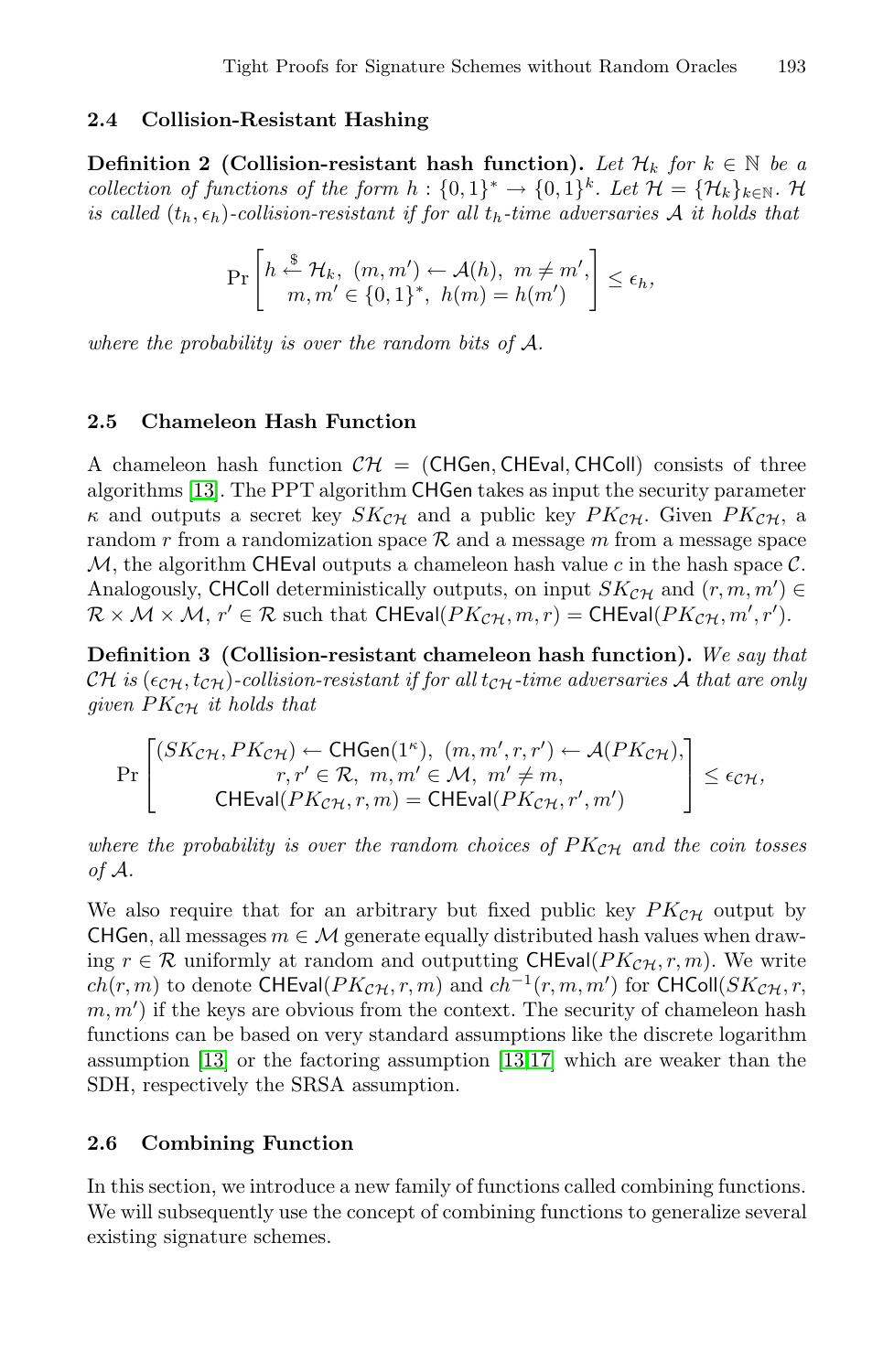**Definition 4 (Combining Functions).** *Let*  $V_k$  *for*  $k \in \mathbb{N}$  *be a collection of functions of the form*  $z : \mathcal{R} \times \mathcal{M} \to \mathcal{Z}$  *with*  $|\mathcal{Z}| \leq 2^k$ . Let  $\mathcal{V} = {\mathcal{V}_k}_{k \in \mathbb{N}}$ . We *say that*  $V$  *is*  $(t_{comb}, \epsilon_{comb}, \delta_{comb})$ *-combining if for all attackers*  $\hat{A}$  *there exist negligible functions*  $\epsilon_{comb}(k)$  *and*  $\delta_{comb}(k)$  *and the following properties hold for*  $z \stackrel{\$}{\leftarrow} \mathcal{V}_k.$ 

- *1. for all*  $m \in \mathcal{M}$  *it holds that*  $|\mathcal{R}| = |\mathcal{Z}_m|$  *where*  $\mathcal{Z}_m$  *is defined as*  $\mathcal{Z}_m$  =  $z(\mathcal{R}, m)$ *. For all*  $m \in \mathcal{M}$  and all  $t \in \mathcal{Z}$  there exists an efficient algorithm  $z^{-1}(t, m)$  *that, if*  $t \in \mathcal{Z}_m$ *, outputs the unique value*  $r \in \mathcal{R}$  *such that*  $z(r, m) =$ t*, and* ⊥ *otherwise.*
- 2. for  $t \stackrel{\$}{\leftarrow} \mathcal{Z}$  and  $r' \stackrel{\$}{\leftarrow} \mathcal{R}$  we have for the maximal (over all  $m \in \mathcal{M}$ ) statistical *distance between*  $r'$  *and*  $z^{-1}(t, m)$  *that*

$$
\max_{m \in \mathcal{M}} \left\{ 1/2 \cdot \sum_{r \in \mathcal{R}} \left| \Pr[r' = r] - \Pr[z^{-1}(t, m) = r] \right| \right\} \le \delta_{comb}.
$$

*3. for all*  $r \in \mathcal{R}$ *, it holds for all*  $t_{comb}$ *-time attackers* A *that* 

$$
\Pr\left[\begin{matrix} (m,m')\leftarrow \mathcal{A}(z,r),\ m,m'\in\mathcal{M},\\ m\neq m',\ z(r,m)=z(r,m') \end{matrix}\right]\leq \epsilon_{comb},
$$

*where the probability is taken over the random bits of* A*.*

In the following, we assume that when used in signature schemes,  $z \stackrel{\$}{\leftarrow} \mathcal{V}_k$  is chosen uniformly at random during the key generation phase.

**Table 1.** Examples of statistically secure combining functions. Let  $V = \{V_k\}_{k \in \mathbb{N}}$  with  $V_k = \{z(r, m)\}\,$ ,  $l, l_r, l_m \in \mathbb{N}\,$ ,  $l_r > l_m$  and p be prime.

|     | z(r, m)               |                |                           |                                    | combining            |
|-----|-----------------------|----------------|---------------------------|------------------------------------|----------------------|
| EX1 | $+m \mod p$<br>$\sim$ | $\n  m\n$      | $\n  m\n$                 | $\mu_{n}$                          | 0, 0<br>٠            |
| EX2 | $r \oplus m$          |                | U,                        | ιU,                                | , 0, 0               |
| EX3 | $+m$                  | $[0; 2^{l_r}]$ | $\left[0, 2^{l_m}\right]$ | $\sqrt{0}$ ; $2^{l_r}$<br>$2^{l}m$ | $2^{\ell}m^{-\ell}r$ |

In Table 1, we present three concrete examples (EX1, EX2, EX3) of statistically secure combining functions. The following lemma shows that these examples are valid combining functions with respect to Definition 4.

**Lemma 1.** EX1 *and* EX2 *constitute* (·, 0, 0)*-combining functions and* EX3 *constitutes a*  $(·, 0, 2^{l_m-l_r})$ *-combining function.* 

*Proof.* Let us first analyze EX1 and EX2. We have that  $\mathcal{M} = \mathcal{R} = \mathcal{Z} = \mathcal{Z}_m$  for all  $m \in \mathcal{M}$  and we can efficiently compute r as  $r = t - m \mod p$  or  $r = t \oplus m$ for *all* given  $t \in \mathcal{Z}$  and  $m \in \mathcal{M}$ . Furthermore, since z is bijective in both input parameters  $z^{-1}(t, m)$  is uniformly distributed in R for all  $m \in \mathcal{M}$  and random  $t \in \mathcal{Z}$ . Thus,  $\delta_{\text{comb}} = 0$ . Finally, since z is a bijection in the second input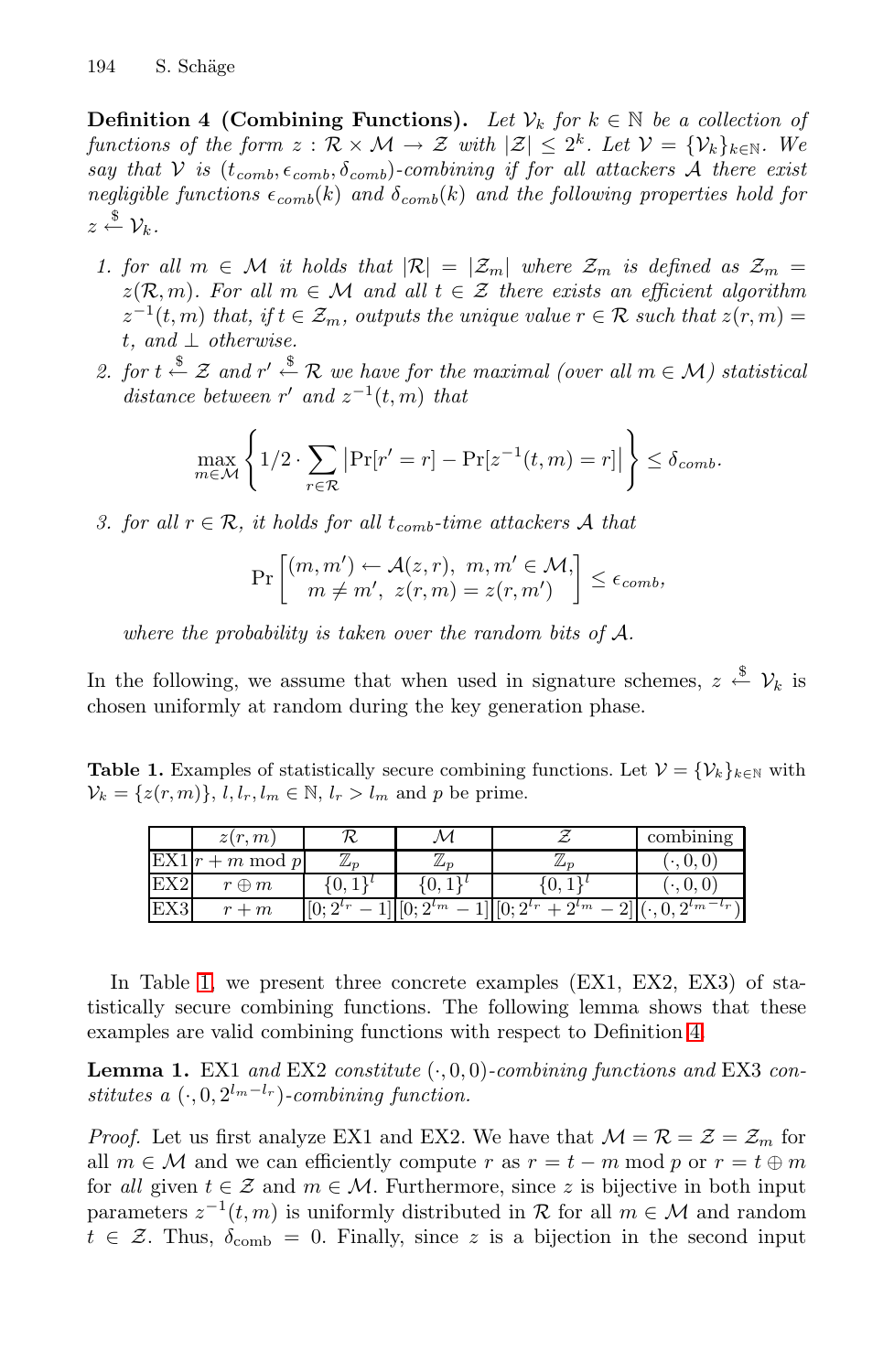parameter, it is collision-free (property 3) in both examples and we have that  $\epsilon_{\rm comb} = 0$ . Now, let us analyze EX3. For given  $m \in \mathcal{M}$  and  $t \in \mathcal{Z}, z^{-1}(t,m)$ outputs  $r = t - m$  if  $t - m \in \mathcal{R}$  and  $\perp$  otherwise. To show that z is collisionfree, observe that  $m \neq m'$  implies  $r + m \neq r + m'$  for all  $r \in \mathcal{R}$ . To analyze  $D = \max_{m \in \mathcal{M}} \left\{ 1/2 \cdot \sum_{r \in \mathcal{R}} \left| \Pr[r' = r] - \Pr[z^{-1}(t, m) = r] \right| \right\}$  first note that for  $t' \stackrel{\$}{\leftarrow} \mathcal{Z}_m$ ,  $z^{-1}(t', m)$  is uniform in  $\mathcal{R}$  since  $|\mathcal{Z}_m| = |\mathcal{R}|$  implies that  $z^{-1}(\cdot, m)$ defines a bi[je](#page-6-1)ction from  $\mathcal{Z}_m$  to R. For  $t' \stackrel{\$}{\leftarrow} \mathcal{Z}_m$  and  $t \stackrel{\$}{\leftarrow} \mathcal{Z}$  we get

$$
D \le \max_{m \in \mathcal{M}} \left\{ 1/2 \cdot \sum_{t_0 \in \mathcal{Z}_m} |\Pr[t' = t_0] - \Pr[t = t_0]| \right\} \le 2^{l_m - l_r}
$$

<span id="page-6-1"></span><span id="page-6-0"></span>Three further examples of combining functions can be obtained when first applying a  $(t_h, \epsilon_h)$ -collision-resistant hash function that maps (long) messages to M. Lemma 2 guarantees that the results are still combining according to Definition 4. The proof of Lemma 2 is straight-forward and can be found in the full version.

**Lemma 2.** Let V be a  $(t_{comb}, \epsilon_{comb}, \delta_{comb})$ -combining function and H be a  $(t_h, \epsilon_h)$ *collision-resistant hash function. Then*  $V' = \{V'_k\}_{k \in \mathbb{N}}$  *with*  $V'_k = \{z(r, h(m)) | z \stackrel{\$}{\leftarrow}$  $\mathcal{V}_k, h \stackrel{\$}{\leftarrow} \mathcal{H}_k \} \ \textit{is} \ \text{(min} \{t_{comb}, t_h\}, \epsilon_{comb} + \epsilon_h, \delta_{comb})\textit{-combining}.$ 

## **2.7 The Strong RSA Setting**

**Definition 5 (Strong RSA assumption (SRSA)).** *Given an RSA modulus*  $n = pq$ , where p, q are sufficiently large primes, and an element  $u \in \mathbb{Z}_n^*$ , *we say that the*  $(t_{SRSA}, \epsilon_{SRSA})$ -*SRSA* assumption holds if for all  $t_{SRSA}$ -time *adversaries* A

$$
\Pr\left[(x,y)\leftarrow \mathcal{A}(n,u),\ x\in\mathbb{Z}_n^*,\ y>1,\ x^y=u \ \text{mod}\ n\right]\leq \epsilon_{SRSA},
$$

*where the probability is over the random choices of* u, n *and the random coins of* A*.*

**Definition 6 (SRSA setting).** *In this setting,* KeyGen(1<sup>κ</sup>) *outputs the key pair*  $(SK = (p,q), PK = n)$  *for a safe modulus*  $n = pq$  *such that*  $p = 2p' + 1$ ,  $q = 2q' +$ 1, and  $p, q, p', q'$  are primes. All computations are performed in the cyclic group  $QR_n$ *. Let*  $l_i = l_i(\kappa)$  *for*  $i \in \{n, t, c, e, m\}$  *be polynomials. We require that*  $|n|_2 = l_n$ *and*  $|p'|_2 = |q'|_2 = l_n/2 - 1$ . Furthermore, we assume that the  $(t_{SRSA}, \epsilon_{SRSA})$  $SRSA$  assumption holds. We let  $u, v, w$  be public random generators of  $QR_n$  with *unknown*  $\log_u v$ ,  $\log_u w$ *, and*  $\log_v w$ *. When using combining functions*  $z(r, m)$ *, we assume that*  $M \subseteq [0; 2^{l_m} - 1]$ ,  $\mathcal{Z} \subseteq [0; 2^{l_z} - 1]$  *and*  $\mathcal{R} \subseteq [0; 2^{l_r} - 1]$ *. We let*  $E ⊂ [2^{l_e-1}; 2^{l_e} - 1]$  *denote the set of*  $l_e$ -*bit primes. Finally, we require that*  $l_m \leq l_c, l_z, l_r \leq l_e \leq l_n/2 - 1.$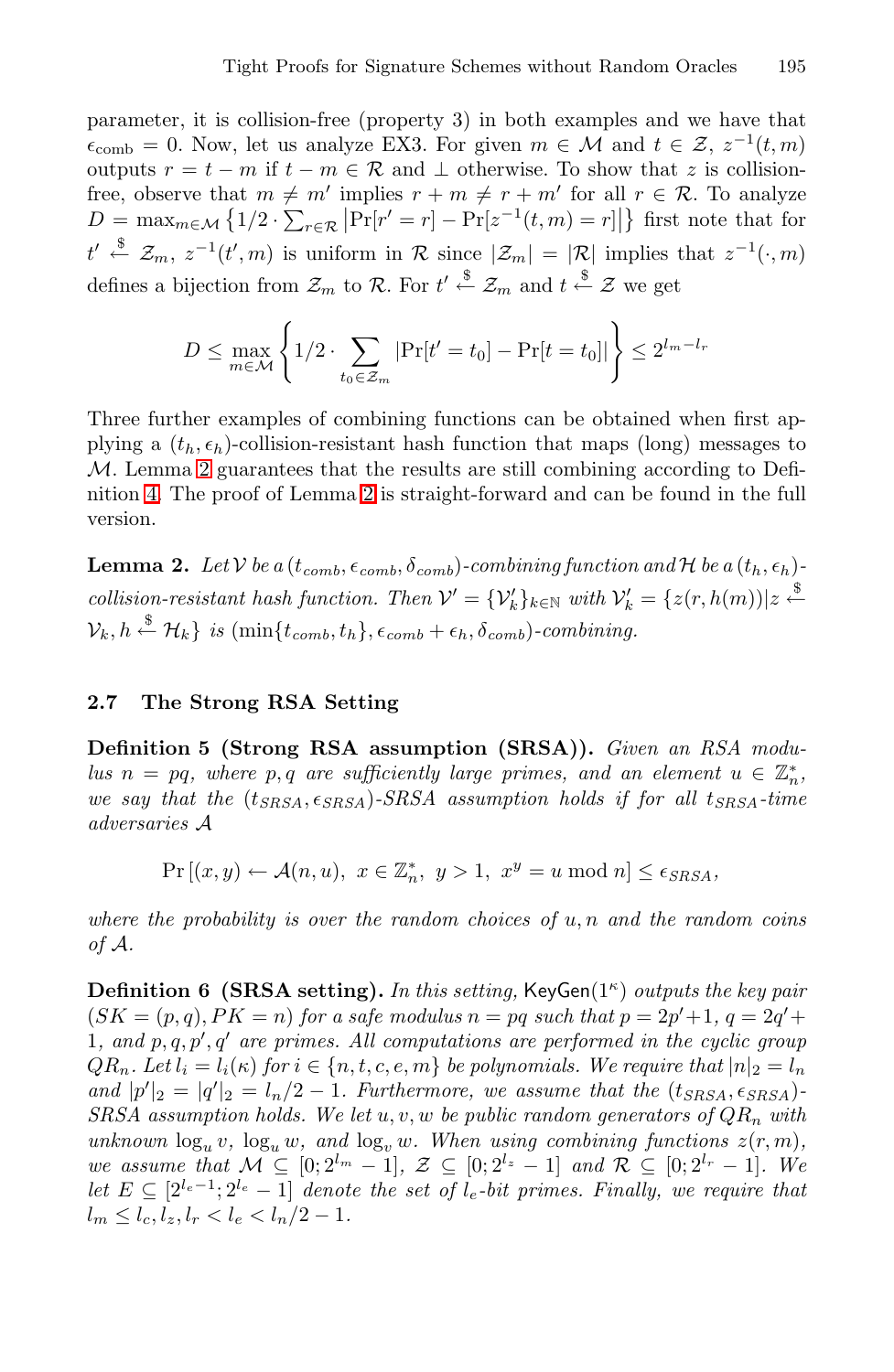## <span id="page-7-0"></span>**2.8 The Strong Diffie-Hellman Setting**

**Definition 7 (Bilinear groups).** Let  $\mathbb{G}_1 = \langle g_1 \rangle$ ,  $\mathbb{G}_2 = \langle g_2 \rangle$  and  $\mathbb{G}_T$  be groups *of prime order p. The function*  $e : \mathbb{G}_1 \times \mathbb{G}_2 \to \mathbb{G}_T$  *is a bilinear pairing if it holds that 1) for all*  $a \in \mathbb{G}_1$ ,  $b \in \mathbb{G}_2$ , and  $x, y \in \mathbb{Z}_p$  we have  $e(a^x, b^y) = e(a, b)^{xy}$ *(bilinearity), 2)*  $e(g_1, g_2) \neq 1_{\mathbb{G}_T}$  *is a generator of*  $\mathbb{G}_T$  *(non-degeneracy), and 3)* e *is efficiently computable (efficiency). We call*  $(\mathbb{G}_1, g_1, \mathbb{G}_2, g_2, \mathbb{G}_T, p, e)$  *a bilinear group.*

**Definition 8 (SDH assumption (SDH) ).** *Let*  $(\mathbb{G}_1, \hat{g}_1, \mathbb{G}_2, \hat{g}_2, \mathbb{G}_T, p, e)$  *be a bilinear group. We say that the*  $(q_{SDH}, t_{SDH}, \epsilon_{SDH})$ -*SDH assumption holds if for all* t*SDH-time attackers* A *that are given a* (q*SDH* + 3)*-tuple of elements*  $W = \left(g_1, g_1^x, g_1^{(x^2)}, \ldots, g_1^{(x^{qSDH})}, g_2, g_2^x\right) \in \mathbb{G}_1^{q_{SDH}+1} \times \mathbb{G}_2^2$  *it holds that* 

 $Pr[(s, c) \leftarrow \mathcal{A}(W), \ c \in \mathbb{Z}_p, \ s \in \mathbb{G}_1, \ e(s, g_2^x g_2^c) = e(g_1, g_2)] \le \epsilon_{SDH}$ 

*where the probability is over the random choices of the generators*  $g_1 \in \mathbb{G}_1$ ,  $g_2 \in \mathbb{G}_2$ ,  $x \in \mathbb{Z}_p$  and the random bits of A.

**Definition 9 (SDH setting).** *In the SDH setting, all computations are performed in the cyclic groups of*  $(\mathbb{G}_1, g_1, \mathbb{G}_2, g_2, \mathbb{G}_T, p, e)$  *such that*  $|p|_2 = l_p = l_p(\kappa)$ *. The PPT* KeyGen(1<sup>k</sup>) *chooses*  $x \stackrel{\$}{\leftarrow} \mathbb{Z}_p$  *and outputs*  $(SK = x, PK = g_x^x)$ *. We*<br>*assume that the (gapy tapy 60px)-SDH assumption holds. Finally, we suppose assume that the* (q*SDH*, t*SDH*, *SDH*)*-SDH assumption holds. Finally, we suppose that the values*  $a, b, c \in \mathbb{G}_1$  *are public random generators of*  $\mathbb{G}_1$  *such that*  $\log_a b$ *,*  $\log_a c$ , and  $\log_b c$  are unknown. In case of combining functions  $z(r, m)$ , we as*sume that*  $\mathcal{Z} \subseteq \mathbb{Z}_p$  *and*  $\mathcal{R} \subseteq \mathbb{Z}_p$ *.* 

# <span id="page-7-1"></span>**3 Signature Classes**

For convenience, we now introduce two general signature classes. The combining signature scheme  $\mathcal{S}_{\text{CMB}}$  constitutes a useful abstraction of the Camenisch-Lysyanskaya, the Fischlin, and the Zhu signature scheme using combining functions. The chameleon signature scheme  $S_{\text{CH}}$  can be regarded as a general variant of the original Cramer-Shoup signature scheme where we do not specify a concrete instantiation of [th](#page-16-2)e chameleon hash function.

## **3.[1](#page-16-1) SRSA-Based Combining Signature Scheme** *S***CMB***,***SRSA**

In the SRSA setting,  $\text{Sign}(SK, m)$  randomly draws  $r \in \mathcal{R}$  and  $e \in E$  and computes a signature  $\sigma = (r, s, e)$  on message m with  $s = (uv^r w^{z(r,m)})^{\frac{1}{e}}$ . Let us now show that our construction generalizes the claimed signature schemes. Observe that we can easily obtain the Fischlin scheme [9] if we instantiate the combining function with EX2 of Table 1. Furthermore, we can also get the Camenisch-Lysyanskaya scheme [4] using EX3. This becomes obvious if we substitute  $v$  by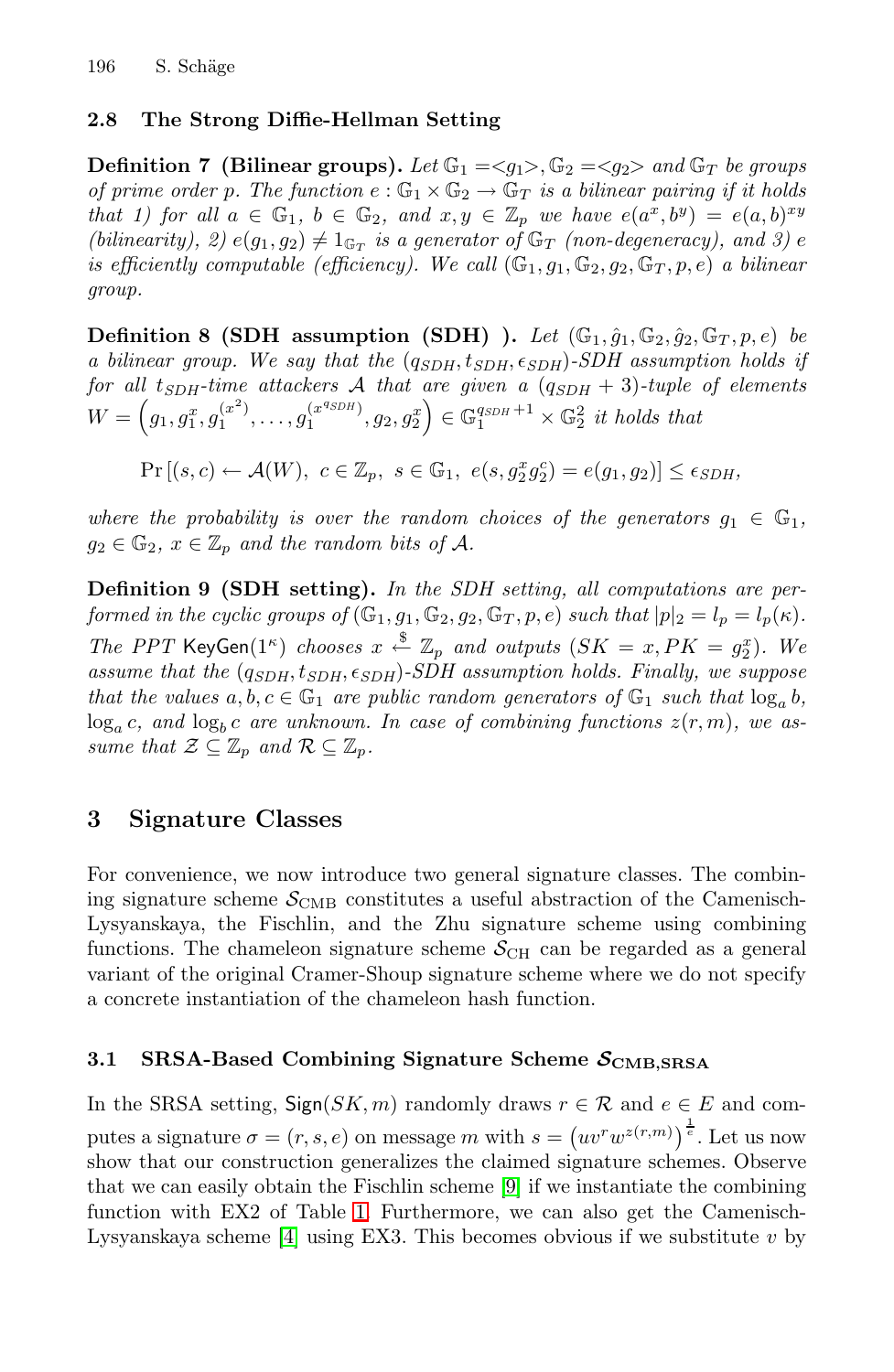<span id="page-8-0"></span> $v' = vw$  as  $uv^rw^{r+m} = u(vw)^rw^m = u(v')^rw^{m}$ . We note that when we use the Camenisch-Lysyanskaya scheme with long messages we must first apply a collision-resistant hash function to the message. What we essentially get is Zhu's scheme [18,19]. By Lemma 2, the resulting fun[cti](#page-16-7)on is still combining. The verification routine Verify( $PK, m, \sigma$ ) takes a purported signature  $\sigma = (r, s, e)$  and checks if  $s^e \stackrel{?}{=} uv^r w^{z(r,m)}$ , if  $|e|_2 = l_e$ , and if e is odd.

# **3.2 SDH-Based Combining Signatu[re](#page-6-1) Scheme**  $S_{\text{CMB,SDH}}$

We also present an SDH-based variant  $S_{\text{CMB,SDH}}$  of the combining signature scheme. We remark that for the Camenisch-Lysyanskaya scheme there already exists a corresponding SDH-based variant, originally introduced in [5] and proven secure in [15,1]. Similar to  $S_{\text{CMB,SRSA}}$ , we obtain the SDH-based Camenisch-Lysyanskaya scheme when instantiating the combining function with EX1. In the same way, we can also get SDH-based variants of the Fischlin signature scheme (using EX2) and of Zhu's scheme (using Lemma 2). In the SDHbased combining scheme,  $Sign(SK, m)$  at first chooses a random  $r \in \mathcal{R}$  and a random  $t \in \mathbb{Z}_p \setminus \{-x\}$ . It then computes the signature  $\sigma = (r, s, t)$  with  $s = (ab^r c^{z(r,m)})^{\frac{1}{x+t}}$ . Given a signature  $\sigma = (r, s, t)$ , Verify( $PK, m, \sigma$ ) checks if  $e(s, PKg_2^t) \stackrel{?}{=} e(a b^r c^{z(r,m)}, g_2).$  $e(s, PKg_2^t) \stackrel{?}{=} e(a b^r c^{z(r,m)}, g_2).$ 

# **3.3 SRSA-Based Chameleon Hash Signature Scheme** *S***CH***,***SRSA**

The scheme  $S_{\text{CH,SRSA}}$  is defined in the SRSA setting. KeyGen(1<sup> $\kappa$ </sup>) additionally generates the key material  $(SK_{\mathcal{CH}}, PK_{\mathcal{CH}})$  for a chameleon hash function. The value  $PK_{\mathcal{CH}}$  is added to the scheme's public key. ( $SK_{\mathcal{CH}}$  is not required. However, it may be useful when turning the signature scheme into an online-offline signature scheme [17].) The signature generation algorithm  $\textsf{Sign}(SK, m)$  first chooses a random  $r \in \mathcal{R}$  and a random prime  $e \in E$ . It then outputs the signature  $\sigma = (r, s, e)$  on a message m where  $s = (uv^{ch(r,m)})^{\frac{1}{e}}$ . To verify a purported signature  $\sigma = (r, s, e)$  on m, Verify $(PK, m, \sigma)$  checks if e is odd, if  $|e|_2 = l_e$ , and if  $s^e \stackrel{?}{=} uv^{ch(r,m)}$ .

## 3.4 SDH-Based Chameleon Hash Signature Scheme  $S_{\text{CH,SDH}}$

Let us now define a new variant of the chameleon hash signature scheme that is based on the SDH assumption. Again, KeyGen $(1^{\kappa})$  also adds the public key

 $^{\rm 1}$  To be precise, our generalization slightly differs from the Camenisch-Lysyanskaya scheme. In the original scheme, it is required that  $l_r = l_n + l_m + 160$ . As a result, the authors recommend for 160 bit long messages that  $l_r = 1346$ ,  $l_s = 1024$ , and  $l_e = 162$ . In our scheme, we simply require that  $l_m \leq l_r < l_e < l_n/2 - 1$ . Then, we can set  $l_r = 320$ ,  $l_s = 1024$ , and  $l_e = 321$  for a probability  $\epsilon_{\rm comb} = 2^{-160}$ . Therefore, the signature size of our signature scheme is much shorter (only  $(320 +$  $1024 + 321)/(1346 + 1024 + 162) \approx 66\%$  of the original signature size) and the scheme is more efficient (since shorter exponents imply faster exponentations) than the original scheme.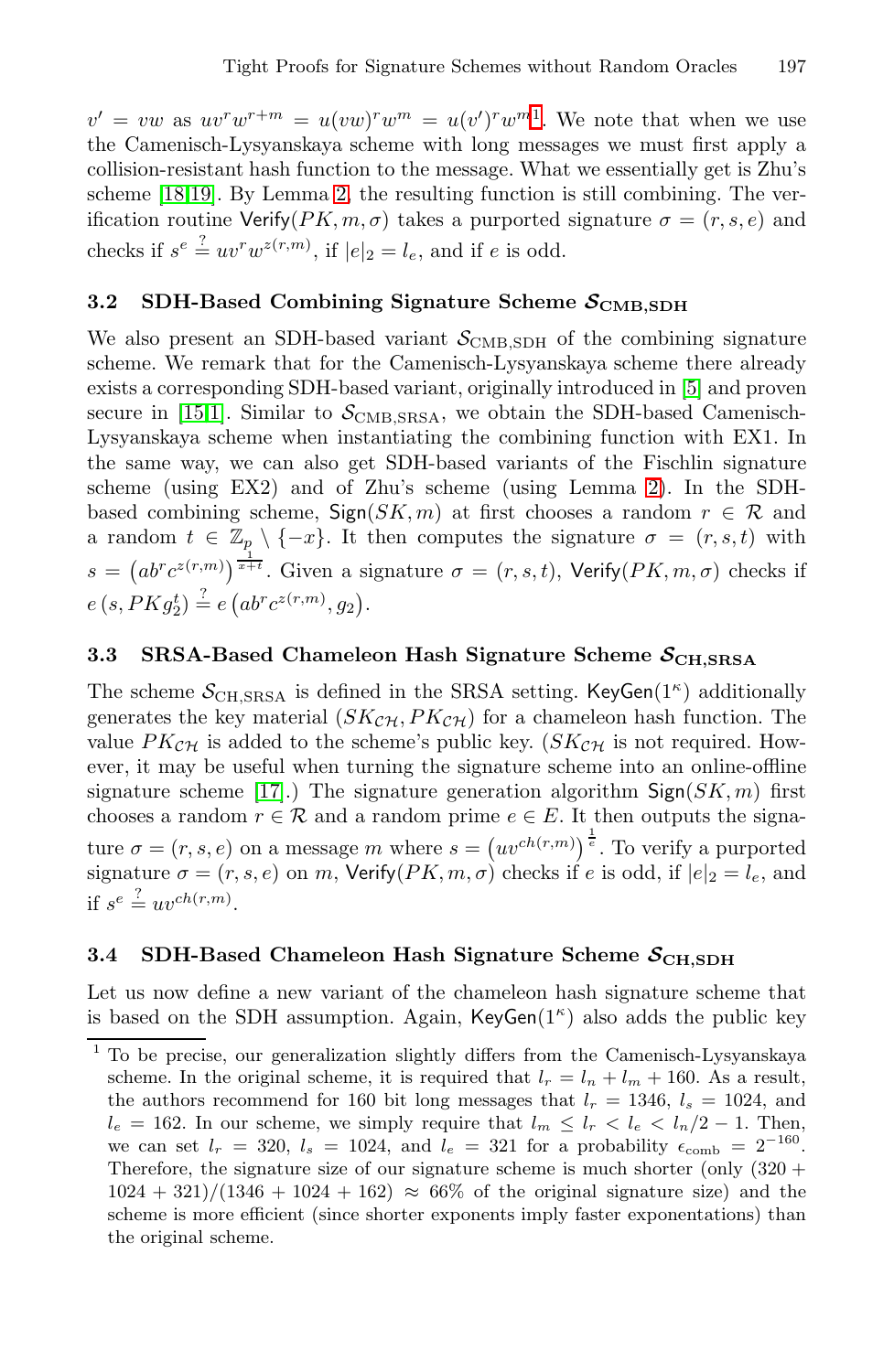<span id="page-9-0"></span> $PK_{\mathcal{CH}}$  of a chameleon hash function to PK. In the SDH setting,  $\mathsf{Sign}(SK, m)$ first chooses a random  $r \in \mathcal{R}$  and a random  $t \in \mathbb{Z}_p \backslash \{-x\}$ . Using  $SK = x$ , it then outputs the signature  $\sigma$  on m as  $\sigma = (r, s, t)$  where  $s = (ab^{ch(r,m)})^{\frac{1}{x+t}}$ . To verify a given signature  $\sigma = (r, s, t)$  on m, Verify $(PK, m, \sigma)$  checks if  $e(s, PKg_2^t) \stackrel{?}{=}$ <br> $e(ab^{ch(r,m)}, a_0)$ . A suitable chameleon hash function can for example be found  $e(a b^{ch(r,m)}, g_2)$ . A suitable chameleon hash function can for example be found in [13].

## **3.5 The Cramer-Shoup Signature Scheme** *S***CS***,***SRSA**

Let us now review the Cramer-Shoup signature scheme that is defined in the SRSA setting. The Cramer-Shoup scheme  $S_{\text{CS,SRSA}}$  additionally requires a collision-resistant hash function  $h : \{0,1\}^* \to \{0,1\}^{l_c}$ . The message space is so extended to  $\mathcal{M} = \{0, 1\}^*$ . Suppose  $l_c < l_e < l_n/2 - 1$ .

- KeyGen( $1^{\kappa}$ ) additionally computes a random  $l_e$ -bit prime  $\tilde{e}$ . The secret key is  $SK = (p, q)$  the public key is  $PK = (n, \tilde{e})$ .
- Sign( $SK, m$ ) first chooses a random  $r \in QR_n$  and evaluates (the chameleon hash function)  $c = r^{\tilde{e}}/v^{h(m)}$  mod n. Then it draws a random  $l_e$ -bit prime  $e \neq \tilde{e}$  and computes the value  $s = (uv^{h(c)})^{1/e} \mod n$ . The signature is  $\sigma = (r, s, e).$
- Verify $(PK, m, \sigma)$  re-computes  $c = r^{\tilde{e}}/v^{h(m)} \mod n$  and checks whether  $s =$  $(uv^{h(c)})^{1/e}$  mod n, if e is odd, and if  $|e|_2 = l_e$ .

<span id="page-9-2"></span><span id="page-9-1"></span>Unfortunately, the proof of the more general chameleon hash scheme class does not formally transfer to the Cramer-Shoup signature scheme because in the Cramer-Shoup scheme the key material of its chameleon hash function is not chosen independently. In particular, the chameleon hash function uses the same RSA modulus and the same value  $v$ . This requires slightly more care in the security proof. We provide a full proof of the Cramer-Shoup signature scheme in the full version.

# **4 Security**

**Theorem 1.** *The Cramer-Shoup signature scheme, the c[ombi](#page-12-0)ning signature class (in both the SRSA and the SDH setting), and the chameleon signature class (in both the SRSA and the SDH setting) are tightly secure against adaptive chosen message attacks. In particular, this implies that the Camenisch-Lysyanskaya, the Fischlin, the Zhu, and the SDH-based Camenisch-Lysyanskaya scheme are tightly secure against strong existential forgeries under adaptive chosen message attacks.*

We subsequently provide the intuition behind our security proofs. In Section 4.4, we present a *full* proof of security for  $S_{\text{CMB,SRSA}}$ , which seems to us to be the technically most involved reduction. The proof of  $S_{\text{CMB,SDH}}$  proceeds analogously and appears in the full version. We then informally show how to transfer our technique to  $S_{\text{CH}}$ . In the full version we also provide a full proof of security of the Cramer-Shoup signature scheme.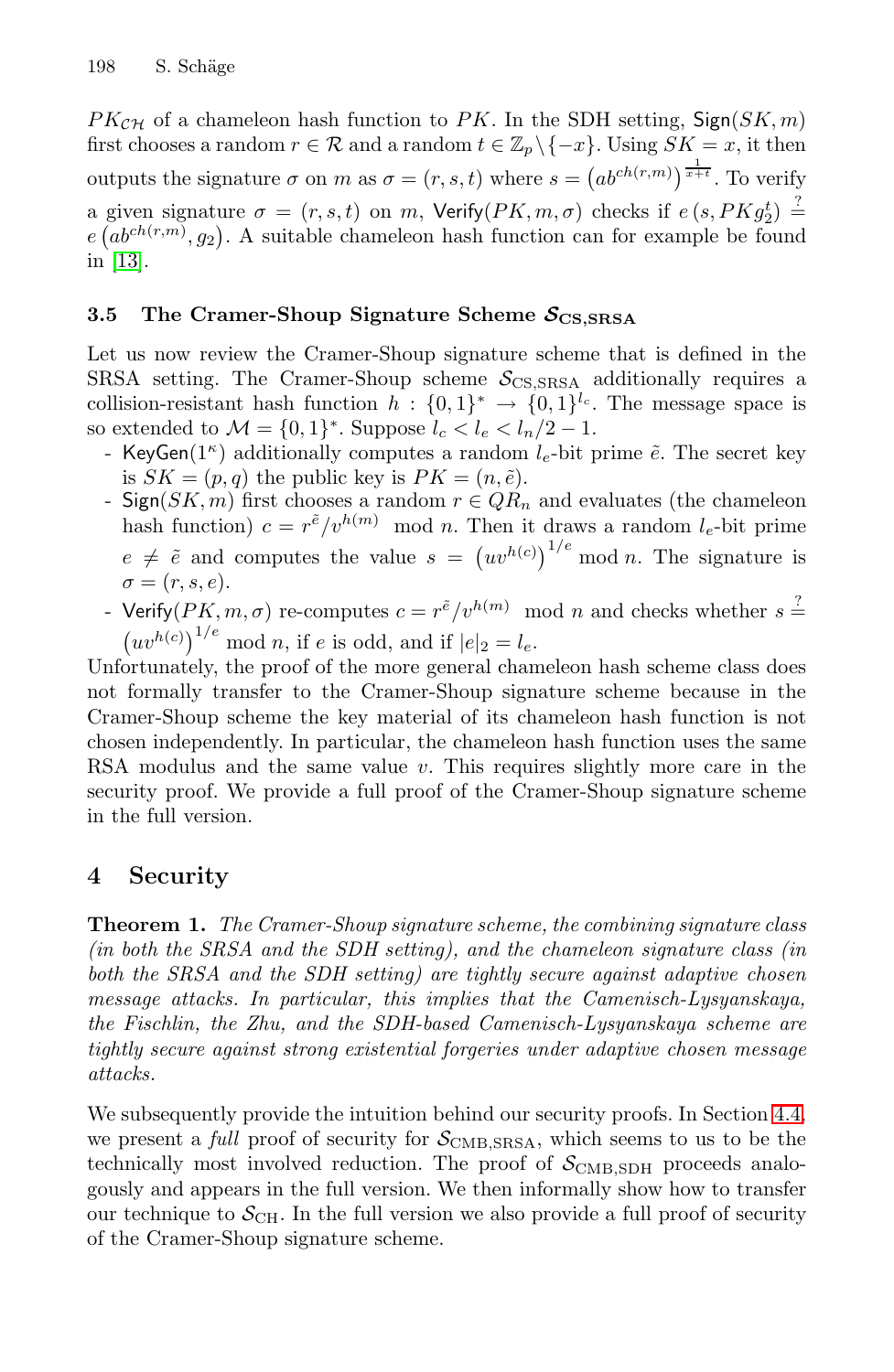## **[4.1](#page-10-0) The SRSA-Based Schemes**

Let us first consider the SRSA-based schemes, where  $\beta$  is given an SRSA challenge  $(\hat{u}, n)$  with  $\hat{u} \in \mathbb{Z}_n^*$ . Assume that attacker A issues q signature queries  $m_1,\ldots,m_q \in \mathcal{M}$ . As a response to each query  $m_i$  with  $i \in [1,q]$ , A receives a [co](#page-16-2)[rre](#page-17-2)[sp](#page-16-1)[ond](#page-17-3)ing signature  $\sigma_i = (r_i, s_i, e_i) \in \mathcal{R} \times QR_n \times E$ .

Recall that the existing security proofs for schemes of the combining class (e.g. [9]) consider two forgers that loosely reduce from the SRSA assumption. This is the case when it holds for  $\mathcal{A}$ 's forgery  $(m^*, (r^*, s^*, e^*))$  that  $gcd(e^*, \prod_{i=1}^q e_i) \neq 1^2$ . Given that  $|e^*|_2 = l_e$  this means that  $e^* = e_j$  for some  $j \in [1, q]$ . Let us concentrate on the case that  $r^* \neq r_j$ . The proof of the remaining case  $(e^* = e_j, r^* = r_j \text{ and } m^* \neq m_j)$  is very similar. It additionally exploits the properties of the combining function.

The proofs in [8,9,18,4,19] work as follows: the simulator  $\beta$  at first guesses  $j \stackrel{\$}{\leftarrow} \{1,\ldots,q\}.$  By construction,  ${\cal B}$  can answer all signature queries but only if  ${\cal A}$ outputs a forgery where  $e^* = e_i$  it can extract a solution to the SRSA challenge. In all other cases (if  $e^* = e_i$  for some  $i \in \{1, \ldots, q\} \setminus \{j\}$ ), B just aborts. Since the number of signature queries  $q$  rises polynomially in the security parameter, the probability for B to correctly guess j in advance is  $q^{-1}$  and thus not negligible. However, the security reduction loses a factor of  $q$  here.

Our aim is to improve this reduction step. Ideally, we have that *any* forgery which contains  $e^* \in \{e_1, \ldots, e_q\}$  helps the simulator to break the SRSA assumption. As a result, the simulator can completely avoid guessing. The main task is to re-design the way B computes  $\mathcal{A}$ 's input parameters: for *every*  $i \in \{1, \ldots, q\}$ , we must have exactly one choice of  $r_i$  such that  $\beta$  can simulate the signing oracle without having to break the SRSA assumption. On the other hand, if A outputs  $(m^*, (r^*, s^*, e^*))$  with  $e^* = e_i$  for some  $i \in [1; q]$  and  $r^* \neq r_i$ ,  $\mathcal{B}$  must be able to compute a solution to the SRSA challenge. Let us now go into more detail.

For simplicity, assume that  $\beta$  can setup  $\mathcal{A}$ 's input parameters such that the verification of a signature  $\sigma = (r, s, e)$  always reduces to

$$
s^e = \hat{u}^{f(r)} \bmod n. \tag{1}
$$

Suppose that neither  $\hat{u}$  nor  $f : \mathcal{R} \to \mathbb{N}$  are ever revealed to A. We exploit that the  $r_i$  are chosen independently at random. So, they can be specified *prior* to the signature queries. Now,  $\mathcal{B}$ 's strategy to simulate the signing oracle is to define  $r_1,\ldots,r_q$  such that for every  $i \in [1;q]$  it can compute a prime  $e_i \in E$  with  $e_i|f(r_i)$ . Without having to break the SRSA assumption,  $\beta$  can then compute  $s_i = \hat{u}^{f(r_i)/e_i}$  and output the *i*-th signature as  $(r_i, s_i, e_i)$ .

<span id="page-10-0"></span>Let us now turn our attention to the extraction phase where  $\beta$  is given  $\mathcal{A}$ 's forgery  $(m^*, (r^*, s^*, e^*))$ . By assumption we have  $e^* = e_i$  for some  $i \in [1; q]$  and  $r^* \neq r_i$ . B wants to have that  $gcd(e^*, f(r^*)) = D \lt e^*$  (or  $f(r^*) \neq 0 \mod e^*$ ) because then it can find a solution to the SRSA challenge by computing  $a, b \in$  $\mathbb{Z} \setminus \{0\}$  with  $af(r^*)/D + be^*/D = 1$  using extended Euclidean algorithm and outputting

<sup>&</sup>lt;sup>2</sup> The proof of the case  $gcd(e^*, \prod_{i=1}^q e_i) = 1$  is straight-forward.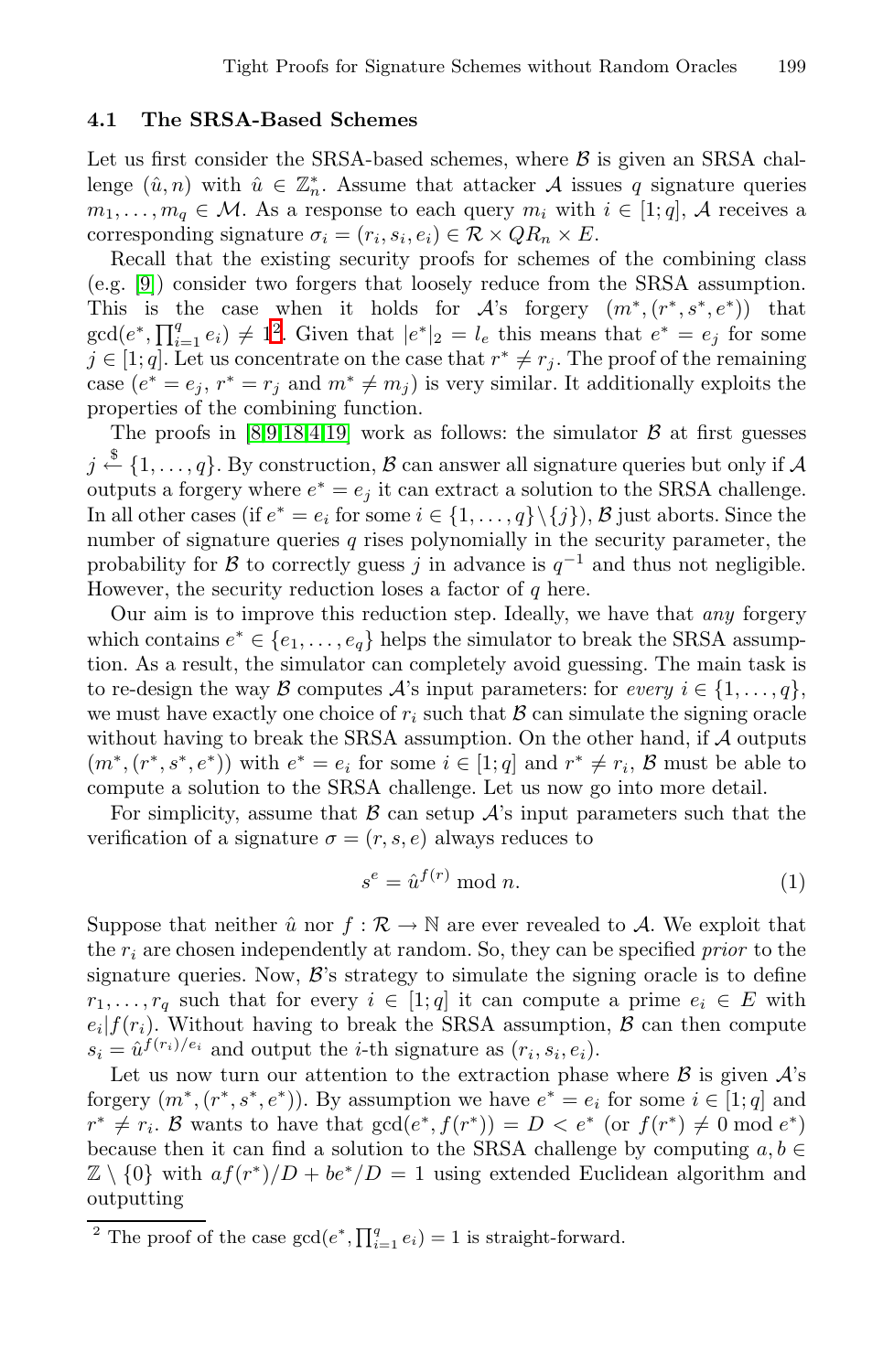$$
(s^*)^a \hat{u}^b = \hat{u}^{D/e^*}, e^*/D.
$$

B's strategy to guarantee  $gcd(e^*, f(r^*)) = D \langle e^* \rangle$  is to ensure that we have  $e^* = e_i$   $\|f(r^*)\|$ . Unfortunately,  $\beta$  cannot foresee r<sup>∗</sup>. Therefore, the best solution is to design f such that  $e_i$   $\|f(r^*)\|$  for all  $r^* \neq r_i$ .

Obviously,  $\beta$  makes strong demands on f. We now present our construction of f and argue that it perfectly fulfills all requirements. We define f as

$$
f(r) = \sum_{i=1}^{q} r_i \prod_{\substack{j=1 \ j \neq i}}^{q} e_j - r \sum_{i=1}^{q} \prod_{\substack{j=1 \ j \neq i}}^{q} e_j,
$$
 (2)

for  $r_1, \ldots, r_q \in \mathcal{R}$ . Furthermore,  $e_1, \ldots, e_q \in E$  must be distinct primes. First, observe that for every  $k \in [1; q]$  the function reduces to  $f(r_k) = \sum_{i=1, i\neq k}^{q} (r_i$  $r_k$ )  $\prod_{j=1,j\neq i}^q e_j$  and thus  $f(r_k) = 0 \mod e_k$ . On the other hand, it holds for  $r \neq r_k$  that  $f(r) = (r_k - r) \prod_{j=1, j \neq k}^q e_j \mod e_k$ . Since  $l_r < l_e$ , we have that  $|r_k - r| < e_k$  and as the  $e_i$  are distinct primes, we finally get that  $gcd((r_k - r_k)^q e_j)$  $r \prod_{j=1, j\neq k}^{q} e_j, e_k) = 1$  and thus  $f(r) \neq 0 \mod e_k$  for  $r \neq r_k$ .

## **4.2 The SDH-Based Schemes**

Under the SDH assumption, the situation is very similar. Here we also analyze three possible types of forgeries  $(m^*, (r^*, s^*, t^*))$ : 1.)  $t^* \notin \{t_1, \ldots, t_q\},$  2.)  $t^* = t_i$ with  $i \in [1; q]$  but  $r^* \neq r_i$ , and 3.)  $t^* = t_i$ ,  $r^* = r_i$  (but  $m^* \neq m_i$ ) with  $i \in [1; q]$ . Again, we concentrate on the second case. At the beginning,  $\beta$  is given an SDH challenge  $(\hat{g}_1, \hat{g}_1^x, \hat{g}_1^{(x^2)}, \dots, \hat{g}_1^{(x^q)}, g_2, g_2^x)$ . This time,  $\mathcal B$  chooses  $PK = g_2^x$ . In the SDH setting, Equation (1) transfers to

$$
e(s, PKg_2^t) = e(\hat{g}_1^{f(r,x)}, g_2) \Leftrightarrow s^{x+t} = \hat{g}_1^{f(r,x)}.
$$
\n(3)

In contrast to the SRSA setting,  $f$  is now a polynomial with indeterminate  $x$ and maximal degree q. Again,  $\mathcal B$  must keep  $f(r, x)$  and the  $\hat{g}_1^{(x^i)}$  secret from  $\mathcal A$ . We define

$$
f(r,x) = \sum_{i=1}^{q} r_i \prod_{\substack{j=1 \ j \neq i}}^{q} (x + t_j) - r \sum_{i=1}^{q} \prod_{\substack{j=1 \ j \neq i}}^{q} (x + t_j),
$$

for  $r_1,\ldots,r_q \in \mathcal{R}$  and distinct  $t_1,\ldots,t_q \in \mathbb{Z}_p$ . Using the SDH challenge,  $\beta$  can easily compute  $\hat{g}_1^{f(r,x)}$  since  $f(r,x)$  has maximal degree q. Observe that it always holds that  $(f(r, x) - (r_k - r) \prod_{j=1, j \neq k}^{q} (x + t_j))/(x + t_k) \in \mathbb{Z}$ . If  $r = r_k$ , we surely have that  $f(r, x)/(x + t_k) \in \mathbb{Z}$ . If  $r \neq r_k$ , then long division gives us  $D \in \mathbb{Z}$ with  $D \neq 0$  and a new polynomial  $\tilde{f}_{t_k}(r, x)$  with coefficients in Z such that  $f(r, x) = \tilde{f}_{t_k}(r, x)(x + t_k) + D$ . Similar to the SRSA class, we can find a solution to the SDH challenge from  $A$ 's forgery as

$$
\left( (s^*) \hat{g}_1^{-\tilde{f}_{t^*}(r^*,x)} \right)^{1/D} = \hat{g}_1^{1/(x+t^*)}, t^*.
$$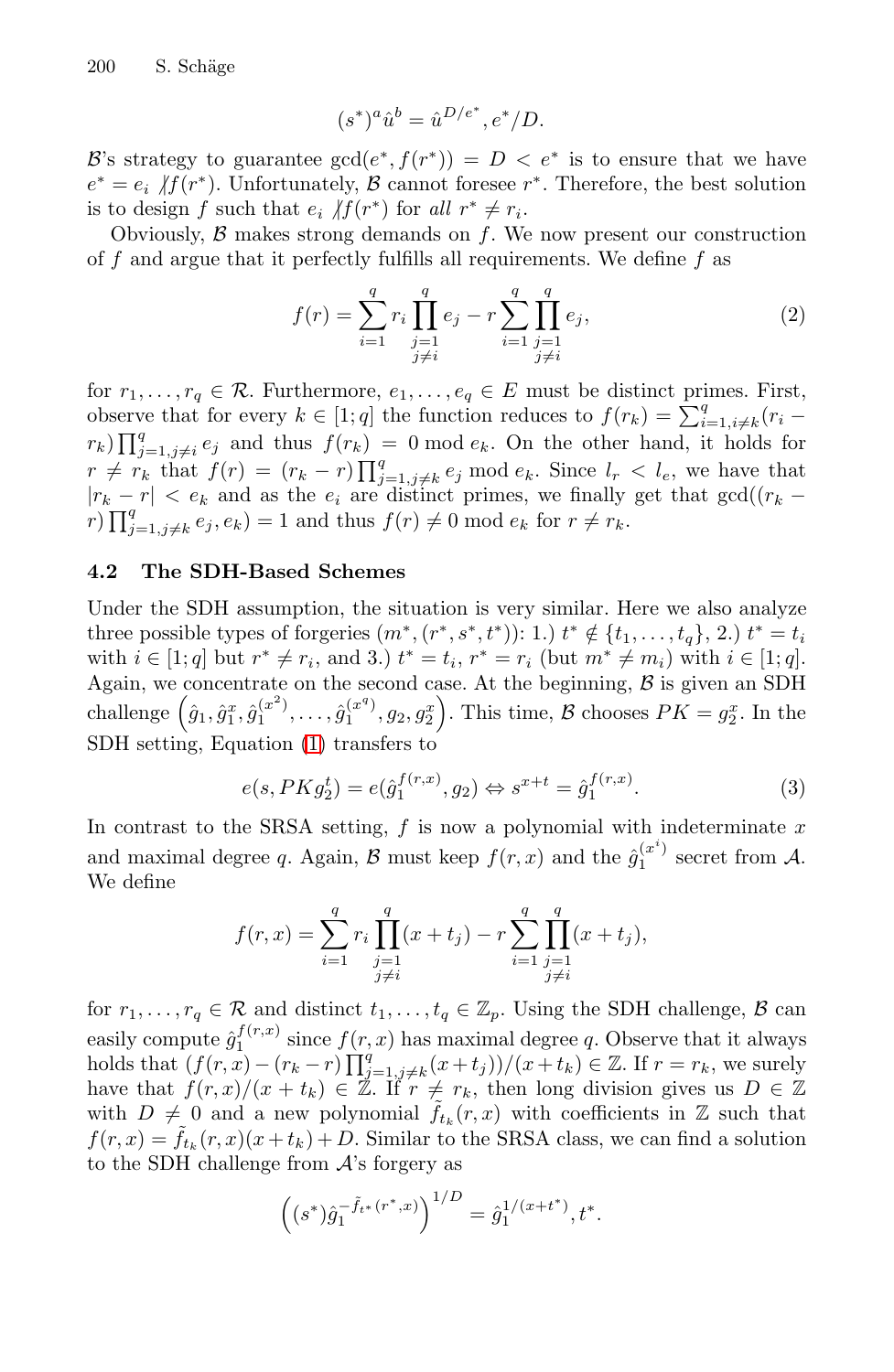## **4.3 Security of the Chameleon Hash Signature Class**

The chameleon hash class is also tig[htl](#page-9-1)y secure in the SRSA and the SDH setting. For convenience let  $c_i = ch(r_i, m_i)$  for  $i \in [1; q]$  and  $c^* = ch(r^*, m^*)$ . Altogether there are again three types of forgeries to consider: 1)  $e^* \notin \{e_1, \ldots, e_q\}$  ( $t^* \notin$  $\{t_1, \ldots, t_q\},$  2)  $e^* = e_i$   $(t^* = t_i)$  but  $c^* \neq c_i$ , and 3)  $e^* = e_i$   $(t^* = t_i)$ ,  $c^* = c_i$ but  $m^* \neq m_i$ . The proof of 1) is straight-forward and very similar to the proof of Type I forgers of the combining class. The proof of 3) clearly reduces to the security properties of the chameleon hash function. The proof of 2) requires our new technique to set up  $f(c)$   $(f(c, x))$ . Recall Section 4 where we analyzed the equations  $s^e = \hat{u}^{f(c)}$  and  $f(c) = \sum_{i=1}^q c_i \prod_{j=1, j\neq i}^q e_j - c \sum_{i=1}^q \prod_{j=1, j\neq i}^q e_j$  in the SRSA setting (and  $s^{x+t} = \hat{g}_1^{f(c,x)}$  and  $f(c,x) = \sum_{i=1}^q c_i \prod_{j=1, j\neq i}^q (x+t_j)$  $c \sum_{i=1}^q \prod_{j=1, j\neq i}^q (x+t_j)$  in the SDH setting).<br>In the proof of the combining class the  $c_i$  are random values  $(c_i = r_i)$  that can

<span id="page-12-0"></span>be specified prior to the simulation phase. In the proof of the chameleon hash class we take a similar approach. Now the  $c_i$  are the output values of a chameleon hash function. In the initialization phase of the proof we choose  $q$  random input pairs  $(m'_i, r'_i) \in \mathcal{M} \times \mathcal{R}$ ,  $i \in [1; q]$  to compute the  $c_i = \text{CHEval}(PK_{\mathcal{CH}}, m'_i, r'_i)$ .<br>Then we prepare the function  $f(c)$  ( $f(c, r)$ ) with  $C = \{c, c\}$  and a set of Then we prepare the function  $f(c)$   $(f(c, x))$  with  $C = \{c_1, \ldots, c_q\}$  and a set of q random primes  $l_e$ -bit primes (random values  $t_1, \ldots, t_q \in \mathbb{Z}_p$ ) as in the proofs of the combining class. Next, we embed  $f(c)$   $(f(c, x))$  in the exponents of the two group elements  $u, v \ (a, b)$ . In the simulation phase we give the simulator  $SK_{\mathcal{CH}}$  to map the attacker's messages  $m_i$  to the prepared  $c_i$  by computing  $r_i = \text{CHColl}(SK_{\mathcal{CH}}, r'_i, m'_i, m_i)$ . In this way we can successfully simulate the signing oracle. In the extraction phase, the properties of the chameleon hash signing oracle. In the extraction phase, the properties of the chameleon hash function guarantee t[hat](#page-7-1)  $c^* \notin \{c_1,\ldots,c_q\}$  [\(](#page-12-1)otherwise we can break the security of the chameleon hash function). This ensures that we can find a solution to the SRSA challenge (SDH challenge).

## <span id="page-12-2"></span>**4.4 Security Analysis of** *S***CMB***,***SRSA**

**Le[m](#page-12-2)ma 3.** *In the SRSA setting, suppose the* (t*[SR](#page-9-2)SA*, *SRSA*)*-SRSA assumption holds and*  $V$  *is a*  $(t_{comb}, \epsilon_{comb}, \delta_{comb})$ *-combining function. Then, the combining signature class as presented in Section 3.1 is*  $(q, t, \epsilon)$ -secure<sup>3</sup> *against adaptive chosen message attacks provided that*

$$
q = q_{SRSA}, \quad \epsilon \leq \frac{9}{2} \epsilon_{SRSA} + 3\epsilon_{comb} + 3q\delta_{comb} + \frac{3q^2}{|E|} + 9 \cdot 2^{2-l_n/2}, \quad t \approx t_{SRSA}.
$$

<span id="page-12-1"></span>The proof of Lemma 3 is the first step in the proof of Theorem 1. It implies that the original Camenisch-Lysyanskaya, the Fischlin and the Zhu's signature scheme are tightly secure against existential forgeries under adaptive chosen message attacks.

<sup>&</sup>lt;sup>3</sup> Using explicit bounds on the prime counting function [16], we can lower bound the number of primes in E for  $l_e \geq 7$  as  $|E| > (2^{l_e} - 1)/(ln(2^{l_e} - 1) + 2) - (2^{l_e-1} \frac{1}{(ln(2^{l_e}-1)}-1)-4$ .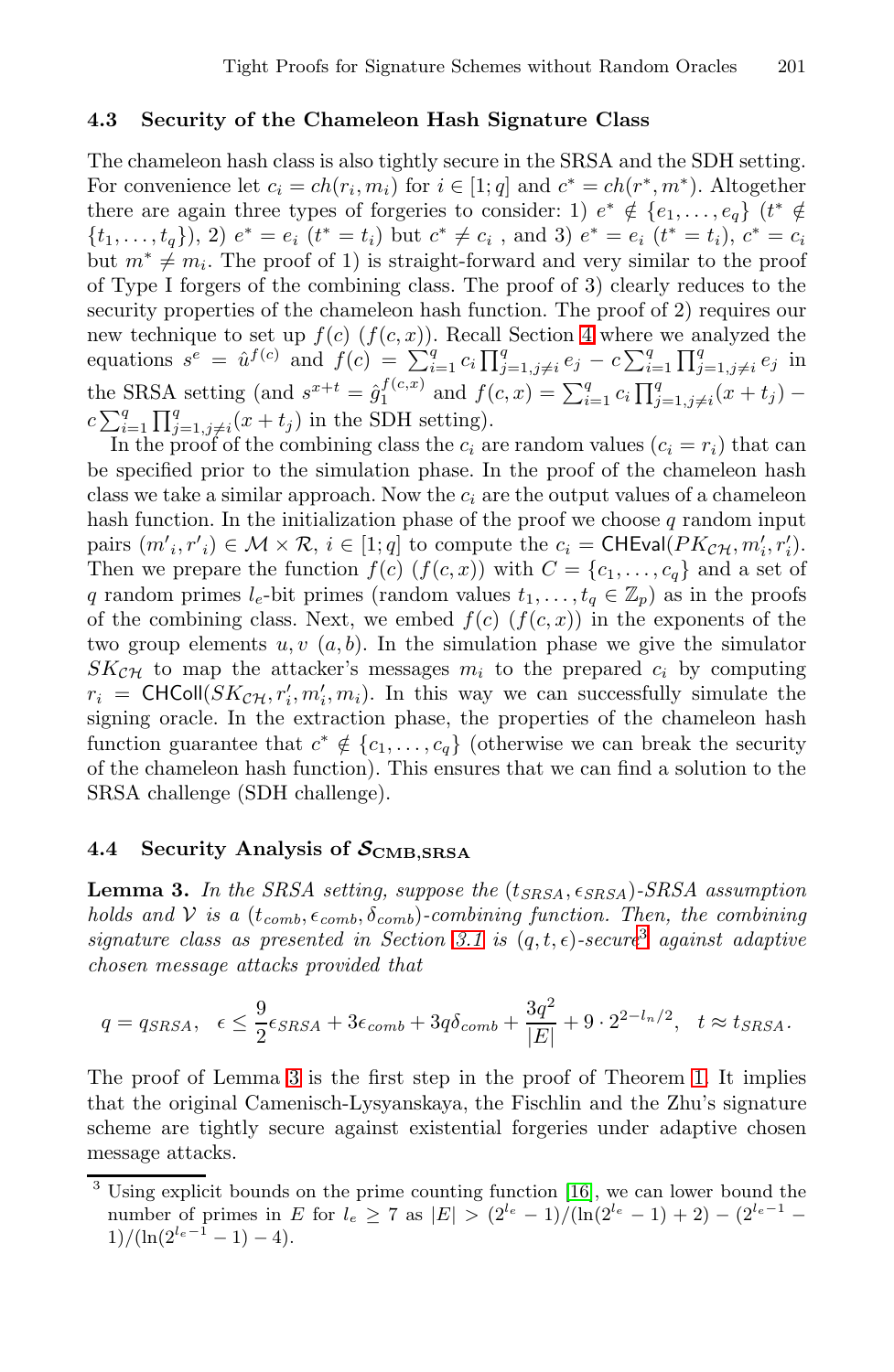*Proof.* Assume that A is a forger that  $(q, t, \epsilon)$ -breaks the strong existential unforgeability of  $S_{\text{CMB,SRSA}}$ . Then, we can construct a simulator  $\beta$  that, by interacting with A, solves the SRSA problem in time  $t_{\text{SRSA}}$  with advantage  $\epsilon_{\text{SRSA}}$ . We consider three types of forgers that after q queries  $m_1, \ldots, m_q$  and corresponding responses  $(r_1, s_1, e_1), \ldots, (r_q, s_q, e_q)$  partition the set of all possible forgeries  $(m^*, (r^*, s^*, e^*))$ . In the proof, we treat all types of attackers differently. At the beginning, we let  $\mathcal B$  guess with probability at least  $\frac{1}{3}$  which forgery  $\mathcal A$  outputs. Lemma 3 then follows by a standard hybrid argument. We assume that  $\beta$  is given an SRSA challenge instance  $(\hat{u}, n)$ . Let  $Pr[S_i]$  denote the success probability of an attacker to successfully forge signatures in Game i.

**Type I Forger**  $(e^* \notin \{e_1, \ldots, e_q\})$ 

**Game**<sub>0</sub>**.** This is the original attack game. By assumption,  $\mathcal{A}$  (q, t,  $\epsilon$ )-breaks  $\mathcal{S}_{\text{CMB,SRSA}}$  when interacting with the signing oracle  $\mathcal{O}(SK, \cdot)$ . We have that,

$$
\Pr[S_0] = \epsilon \tag{4}
$$

**Game**<sub>1</sub>**.** Now,  $\beta$  constructs the values  $u, v, w$  using the SRSA challenge instead of choosing them randomly from  $QR_n$ . First,  $\beta$  chooses q random primes  $e_1,\ldots,e_q \stackrel{\$}{\leftarrow} E \text{ and three random elements } t'_0,t''_0$  $\stackrel{\$}{\leftarrow} \mathbb{Z}_{(n-1)/4}$  and  $t_0 \stackrel{\$}{\leftarrow} \mathbb{Z}_{3(n-1)/4}.$ In the following let  $\bar{e} := \prod_{k=1}^q e_k$ ,  $\bar{e}_i := \prod_{k=1, k\neq i}^q e_k$  and  $\bar{e}_{i,j} := \prod_{k=1, k\neq i, k\neq j}^q e_k$ . The simulator computes  $u = \hat{u}^{2t_0\bar{e}}, v = \hat{u}^{2t_0'\bar{e}}, w = \hat{u}^{2t_0'\bar{e}}$  using the SRSA challenge. Since the  $t_0, t'_0, t''_0$  are not chosen uniformly at random from  $\mathbb{Z}_{p'q'}$  we must analyze the success probability for  $A$  to detect our construction. Observe that  $(n-1)/4 = p'q' + (p'+q')/2 > p'q'$ . Without loss of generality let  $p' > q'$ . Now, the probability of a randomly chosen  $x \in \mathbb{Z}_{(n-1)/4}$  not to be in  $\mathbb{Z}_{p'q'}$  is

$$
\Pr[x \stackrel{\$}{\leftarrow} \mathbb{Z}_{(n-1)/4}, \ x \notin \mathbb{Z}_{p'q'}] = 1 - \frac{|\mathbb{Z}_{p'q'}|}{|\mathbb{Z}_{(n-1)/4}|} < \frac{1}{q' + 1} < 2^{-(|q'|_2 - 1)}.
$$

With the same arguments we can show that  $t_0$  is also distributed almost uniformly at random in  $\mathbb{Z}_{p'q'}$  and  $\mathbb{Z}_{3p'q'}$ . Since the  $e_i$  are primes smaller than  $p'$  and q' it holds that  $e_i / p'q'$ . Therefore, the distribution of the generators is almost equal to the previous game and we get by a union bound that

$$
\Pr[S_1] \ge \Pr[S_0] - 3 \cdot 2^{-(l_n/2 - 2)} . \tag{5}
$$

**Game<sub>2</sub>**. Now,  $\beta$  simulates  $\mathcal{O}(SK, \cdot)$  by answering  $\mathcal{A}$ 's signature queries. Subsequently, set  $z_i = z(e_i, m_i)$  and  $z^* = z(e^*, m^*)$ . The simulator B sets  $PK = n$ and for all  $j \in \{1, ..., q\}$  it chooses a random  $r_j \in \mathcal{R}$  and outputs  $\sigma_j = (r_j, s_j, e_j)$ with  $s_j = (uv^{r_j}w^{z_j})^{\frac{1}{e_j}} = \hat{u}^{2(t_0+t'_0r_j+t''_0z_j)\bar{e}_j}$ . The distribution of the so computed values is equal to the previous game and

$$
\Pr[S_2] = \Pr[S_1] \ . \tag{6}
$$

**Game<sub>3</sub>**. Now, consider A's forgery  $(m^*, (r^*, s^*, e^*))$ . Define  $\hat{e} = (t_0 + t'_0 r^* + t''_0 z^*)$ . For A's forgery it holds that  $(s^*)^{e^*} = \hat{u}^{2\bar{e}\hat{e}}$ . We also have that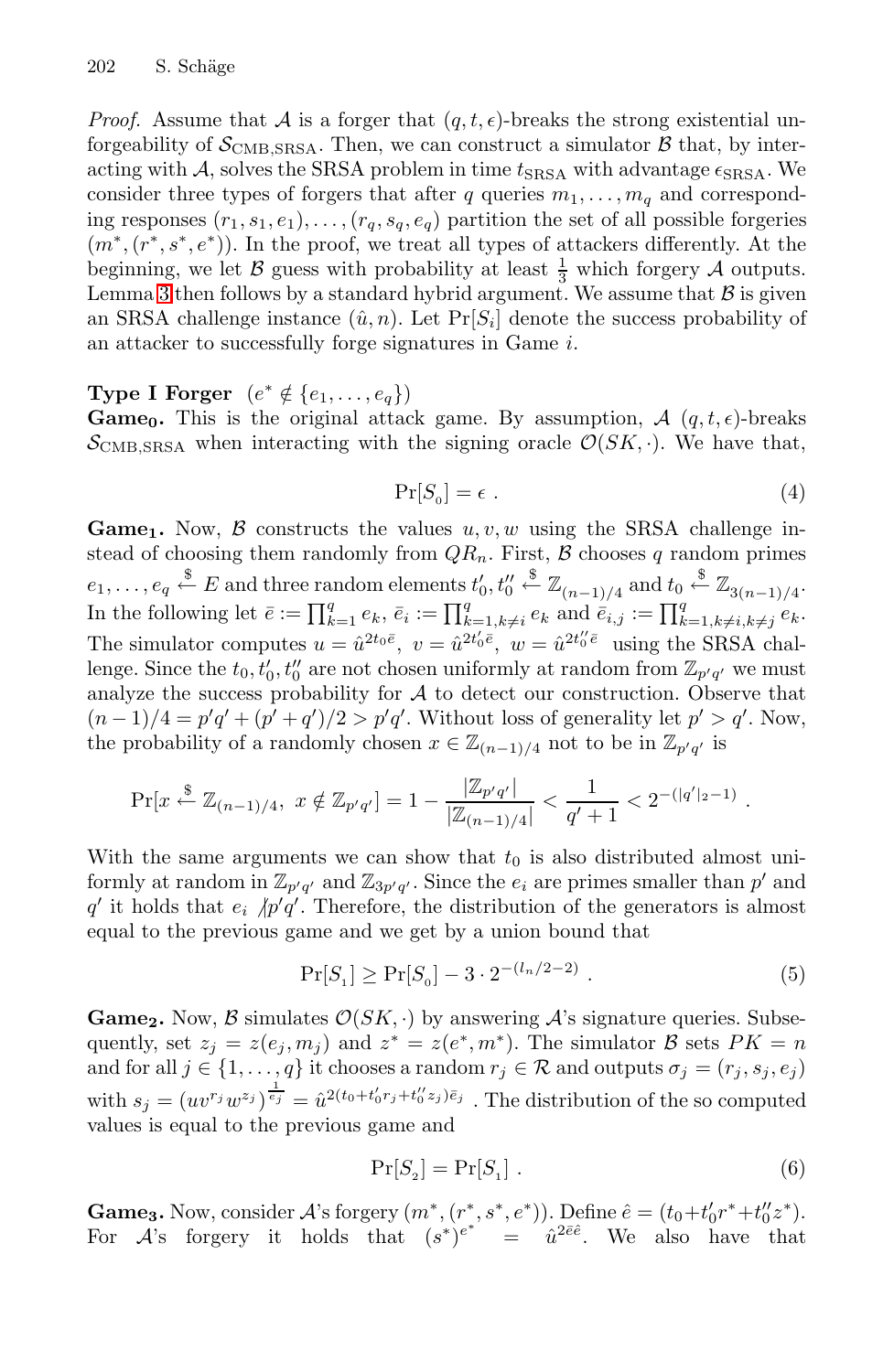$gcd(e^*, 2\bar{e}\hat{e}) = gcd(e^*, \hat{e})$  since by assumption we know  $gcd(e^*, 2\bar{e}) = 1$ . We will now analyze the probability for the event  $gcd(e^*, e) < e^*$  to happen. If  $gcd(e^*, \hat{e}) = e^*$  (or  $\hat{e} = 0 \mod e^*$ )  $\mathcal{B}$ , simply aborts and restarts. Since  $|e^*|_2 = l_e$ , it holds that  $gcd(e^*, p'q') < e^*$ . Write  $t_0 \in \mathbb{Z}_{3(n-1)/4}$  as  $t_0 = t_{0,1} + p'q't_{0,2}$  where  $t_{0,2} \in [0;2]$  and  $t_{0,1} \in [0,p'q'-1]$  and observe that  $\mathcal{A}$ 's view is independent from  $t_{0,2}$ . Let  $T = \hat{e} - p'q't_{0,2}$ . We now argue that there exists at most one  $\tilde{t}_{0,2} \in [0,2]$  such that  $T + \tilde{t}_{0,2}p'q' = 0 \mod e^*$ . This is crucial because if A produces forgeries with  $T + \tilde{t}_{0,2}p'q' = 0 \mod e^*$  for all  $\tilde{t}_{0,2} \in [0,2]$  it always holds that  $gcd(e^*, \hat{e}) = e^*$  and B cannot extract a solution to the SRSA challenge (using the techniques described below). Assume there exists at least one such  $\tilde{t}_{0,2}$ . Then, we have that  $T + \tilde{t}_{0,2}p'q' = 0 \mod e^*$ . Let us analyze the remaining possibilities  $\tilde{t}_{0,2} \pm 1$  and  $\tilde{t}_{0,2} \pm 2$  as  $A = T + \tilde{t}_{0,2} p' q' \pm p' q'$  mod  $e^*$ and  $B = T + \tilde{t}_{0,2}p'q' \pm 2p'q' \mod e^*$ . Since  $gcd(e^*, p'q') < e^*$  we know that  $p'q' \neq 0 \mod e^*$ . As  $T + \tilde{t}_{0,2}p'q' = 0 \mod e^*$  we must have that  $A \neq 0 \mod e^*$ . Also, because  $e^*$  is odd we know that  $2p'q' \neq 0 \mod e^*$  and thus  $B \neq 0 \mod e^*$ . So, because there can only exist at most one  $\tilde{t}_{0,2} \in [0,2]$  with  $gcd(e^*, \hat{e}) = e^*$  and since this  $\tilde{t}_{0,2}$  is hidden from  $\mathcal{A}$ 's view,  $\mathcal{A}$ 's probability to output it is at most 1/3. This means that with probability at least 2/3, B has that  $gcd(e^*, \hat{e}) = d < e^*$ . Using A's forgery  $(m^*, (r^*, s^*, e^*)),$  B can break the SRSA assumption by computing  $a, b \in \mathbb{Z}$  with  $gcd(e^*/d, 2\bar{e}\hat{e}/d) = ae^*/d + b2\bar{e}\hat{e}/d = 1$  and

$$
\hat{u}^{d/e^*} = \hat{u}^a(s^*)^b, e^*/d.
$$

Finally, we have that

$$
\Pr[S_3] \ge 2 \cdot \Pr[S_2] / 3 \tag{7}
$$

and

<span id="page-14-0"></span>
$$
\Pr[S_3] = \epsilon_{\text{SRSA}} . \tag{8}
$$

Plugging in Equations (4)–(8), we get that  $\epsilon \leq \frac{3}{2} \epsilon_{\text{SRSA}} + 3 \cdot 2^{2-l_n/2}$ .

**Type II Forger**  $(e^* = e_i \text{ and } r^* \neq r_i)$ We only present the differences to the previous proof.

**Game**<sub>1</sub>**.** First, B randomly chooses q distinct  $l_e$ -bit primes  $e_1, \ldots, e_q$  and q random elements  $r_1, \ldots, r_q \in \mathcal{R}$ . Additionally, it chooses three random elements  $t_0, t'_0, t''_0$  from  $\mathbb{Z}_{(n-1)/4}$ . Next,  $\mathcal{B}$  computes  $u = \hat{u}^2(t_0\bar{e}+\sum_{i=1}^q r_i\bar{e}_i), v =$  $\hat{u}^{2(t_0'\bar{e}-\sum_{i=1}^q\bar{e}_i)}$ , and  $w=\hat{u}^{2t_0'\bar{e}}$  using the SRSA challenge. Again,

$$
\Pr[S_1] \ge \Pr[S_0] - 3 \cdot 2^{-(l_n/2 - 2)} . \tag{9}
$$

**Game<sub>2</sub>**. Now B simulates the signing oracle  $\mathcal{O}(SK, \cdot)$ . On each signature query  $m_j$  with  $j \in \{1, \ldots, q\}$ , B responds with  $\sigma_j = (r_j, s_j, e_j)$  using the precomputed  $r_i$  and  $e_j$  and computing  $s_j$  as

$$
s_j = \hat{u}^{2((t_0 + t'_0 r_j + t''_0 z_j)\bar{e}_j + \sum_{i=1, i \neq j}^q (r_i - r_j)\bar{e}_{i,j})}.
$$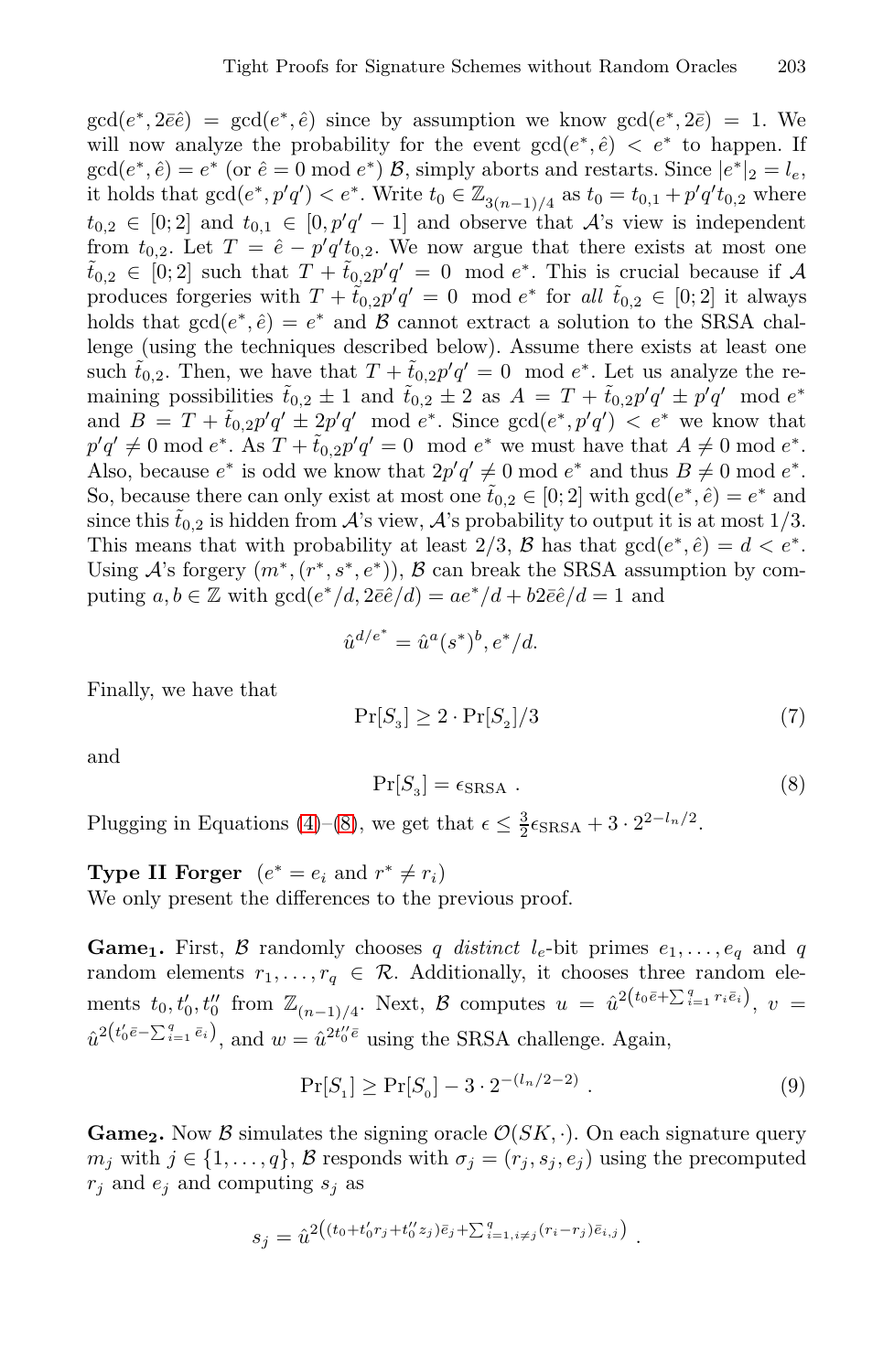Since we have chosen the  $e_i$  to be distinct primes we have by a union bound that

<span id="page-15-0"></span>
$$
\Pr[S_2] \ge \Pr[S_1] - \frac{q^2}{|E|} \,. \tag{10}
$$

**Game<sub>3</sub>**. Now consider  $A$ 's forgery  $(m^*, (r^*, s^*, e^*))$ . By assumption there is an  $i \in \{1, \ldots, q\}$  with  $e^* = e_i$  and  $r_i \neq r^*$ . Then we have that

$$
\left( (s^*) \cdot \hat{u}^{-2((t_0+t'_0r^*+t''_0z^*)\bar{e}_i+\sum_{j=1,j\neq i}^q (r_j-r^*)\bar{e}_{i,j})} \right)^{e_i} = \hat{u}^{2(r_i-r^*)\bar{e}_i}.
$$

Since  $|r_i - r^*| < e_i$  and  $e_i$  is an odd prime, we get  $gcd(2(r_i - r^*), e_i) = 1$  and as before we can compute  $\hat{u}^{\frac{1}{e_i}}$  which is a solution to the SRSA challenge.

$$
\Pr[S_3] = \epsilon_{\text{SRSA}} \tag{11}
$$

Summing up Equations (9)–(11), we get  $\epsilon \leq \epsilon_{\text{SRSA}} + q^2/|E| + 3 \cdot 2^{2-l_n/2}$ .

**Type III Forger**  $(e^* = e_i \text{ and } r^* = r_i)$ 

There are only minor differences as compared to the previous proof.

**Game<sub>1</sub>**. First, B randomly chooses q  $l_e$ -bit primes  $e_1, \ldots, e_q$  and q random  $z_1, \ldots, z_q \in \mathcal{Z}$ , Then,  $\mathcal{B}$  draws three random elements  $t_0, t'_0, t''_0$  from  $\mathbb{Z}_{(n-1)/4}$ . Next, B computes u, v, and w as  $u = \hat{u}^{2(t_0\bar{e} + \sum_{i=1}^q z_i\bar{e}_i)}$ ,  $v = \hat{u}^{2t'_0\bar{e}},$  and  $w =$  $\hat{u}^{2\left(t_0''\bar{e}-\sum_{i=1}^q\bar{e}_i\right)}$ .

$$
\Pr[S_1] \ge \Pr[S_0] - 3 \cdot 2^{-(l_n/2 - 2)} . \tag{12}
$$

**Game**<sub>2</sub>. This game is equal to the previous game except that we require the  $e_i$ to be all distinct. We have that

$$
\Pr[S_2] \ge \Pr[S_1] - \frac{q^2}{|E|} \,. \tag{13}
$$

**Game<sub>3</sub>**. Now B simulates the signing oracle. For each queries  $m_j$  with  $j \in$  $\{1,\ldots,q\},\; \mathcal{B}$  computes  $r_j = z^{-1}(z_j,m_j).$  If  $r_j \notin \mathcal{R},\; \mathcal{B}$  aborts. Otherwise it outputs the signature  $\sigma_i = (r_i, s_i, e_i)$  with  $s_i$  being computed as

$$
s_j = (uv^{r_j}w^{z_j})^{\frac{1}{e_j}} = \hat{u}^{2((t_0+t'_0r_j+t''_0z_j)\bar{e}_j + \sum_{i=1, i \neq j}^q (z_i-z_j)\bar{e}_{i,j})}.
$$

The properties of the combining function guarantee that the  $r_i$  are statistically close to uniform over  $R$  such that,

$$
\Pr[S_3] \ge \Pr[S_2] - q\delta_{\rm comb} . \tag{14}
$$

**Game**<sup>4</sup>**.** This game is like the previous one except that  $\beta$  aborts whenever there is a collision such that  $z_i = z(r_i, m_i) = z(r_i, m^*) = z^*$  for some  $r_i$ . Observe that we must have  $m^* \neq m_i$ , otherwise A just replayed the *i*-the message/signature pair. For all  $t_{\text{comb}}$ -time attackers this happens with probability at most  $\epsilon_{\text{comb}}$ . Therefore,

$$
\Pr[S_4] \ge \Pr[S_3] - \epsilon_{\rm comb} \ . \tag{15}
$$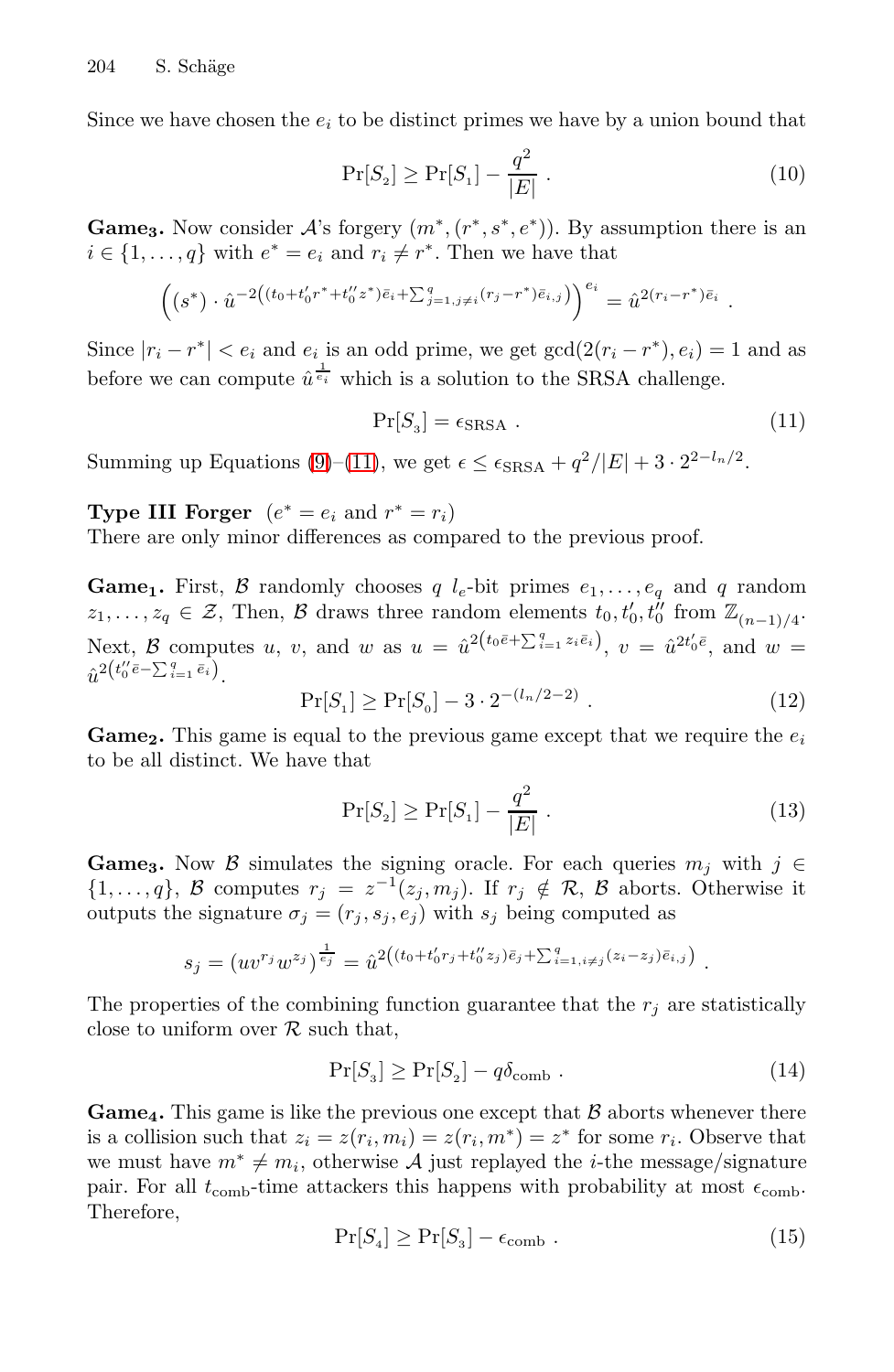Consider A's forgery  $(m^*, (r^*, s^*, e^*))$ . By assumption, there is one index  $i \in$  $\{1,\ldots,q\}$  with  $e^* = e_i$  and  $r^* = r_i$ . For this index it holds that

$$
\left( (s^*) \cdot \hat{u}^{-2((t_0+t'_0r^*+t''_0z^*)\bar{e}_i+\sum_{j=1,j\neq i}(z_j-z^*)\bar{e}_{i,j})} \right)^{e_i} = \hat{u}^{2(z_i-z^*)\bar{e}_i}.
$$

Since we have excluded collisions, it follows that  $z_i \neq z^*$ . As  $|z_i - z^*| \leq e_i$ , B can compute  $\hat{u}^{\frac{1}{e_i}}$  as a solution to the SRSA challenge. Finally,

$$
\Pr[S_4] = \epsilon_{\text{SRSA}} \tag{16}
$$

Equations (12)–(16) show  $\epsilon \leq \epsilon_{\text{SRSA}} + \epsilon_{\text{comb}} + q\delta_{\text{comb}} + q^2/|E| + 3 \cdot 2^{2-l_n/2}$ .

<span id="page-16-6"></span>**Acknowledgement.** I would like to thank Mathias Herrmann, Tibor Jager, Eike Kiltz, and Maike Ritzenhofen for useful comments on earlier drafts of this paper and the anonymous referees of EUROCRYPT'11 for helpful comments and suggestions.

## <span id="page-16-5"></span><span id="page-16-1"></span>**References**

- 1. Au, M.H., Susilo, W., Mu, Y.: Constant-size dynamic *k*-TAA. In: Prisco, R.D., Yung, M. (eds.) SCN 2006. LNCS, vol. 4116, pp. 111–125. Springer, Heidelberg (2006)
- <span id="page-16-7"></span>2. Bernstein, D.J.: Proving tight security for rabin-williams signatures. In: Smart, N.P. (ed.) EUROCRYPT 2008. LNCS, vol. 4965, pp. 70–87. Springer, Heidelberg (2008)
- 3. Boneh, D., Boyen, X.: Short signatures without random oracles and the SDH assumption in bilinear groups. J. Cryptology 21(2), 149–177 (2008)
- <span id="page-16-4"></span>4. Camenisch, J., Lysyanskaya, A.: A signature scheme with efficient protocols. In: Cimato, S., Galdi, C., Persiano, G. (eds.) SCN 2002. LNCS, vol. 2576, pp. 268–289. Springer, Heidelberg (2003)
- <span id="page-16-0"></span>5. Camenisch, J., Lysyanskaya, A.: Signature schemes and anonymous credentials from bilinear maps. In: Franklin, M.K. (ed.) CRYPTO 2004. LNCS, vol. 3152, pp. 56–72. Springer, Heidelberg (2004)
- <span id="page-16-2"></span>6. Chevallier-Mames, B., Joye, M.: A practical and tightly secure signature scheme without hash function. In: Abe, M. (ed.) CT-RSA 2007. LNCS, vol. 4377, pp. 339–356. Springer, Heidelberg (2006)
- <span id="page-16-3"></span>7. Coron, J.S., Naccache, D.: Security analysis of the gennaro-halevi-rabin signature scheme. In: Preneel, B. (ed.) EUROCRYPT 2000. LNCS, vol. 1807, pp. 91–101. Springer, Heidelberg (2000)
- 8. Cramer, R., Shoup, V.: Signature schemes based on the Strong RSA assumption. ACM Trans. Inf. Syst. Secur. 3(3), 161–185 (2000)
- 9. Fischlin, M.: The cramer-shoup strong-RSA Signature scheme revisited. In: Desmedt, Y. (ed.) PKC 2003. LNCS, vol. 2567, pp. 116–129. Springer, Heidelberg (2002)
- 10. Gennaro, R., Halevi, S., Rabin, T.: Secure hash-and-sign signatures without the random oracle. In: Stern, J. (ed.) EUROCRYPT 1999. LNCS, vol. 1592, pp. 123– 139. Springer, Heidelberg (1999)